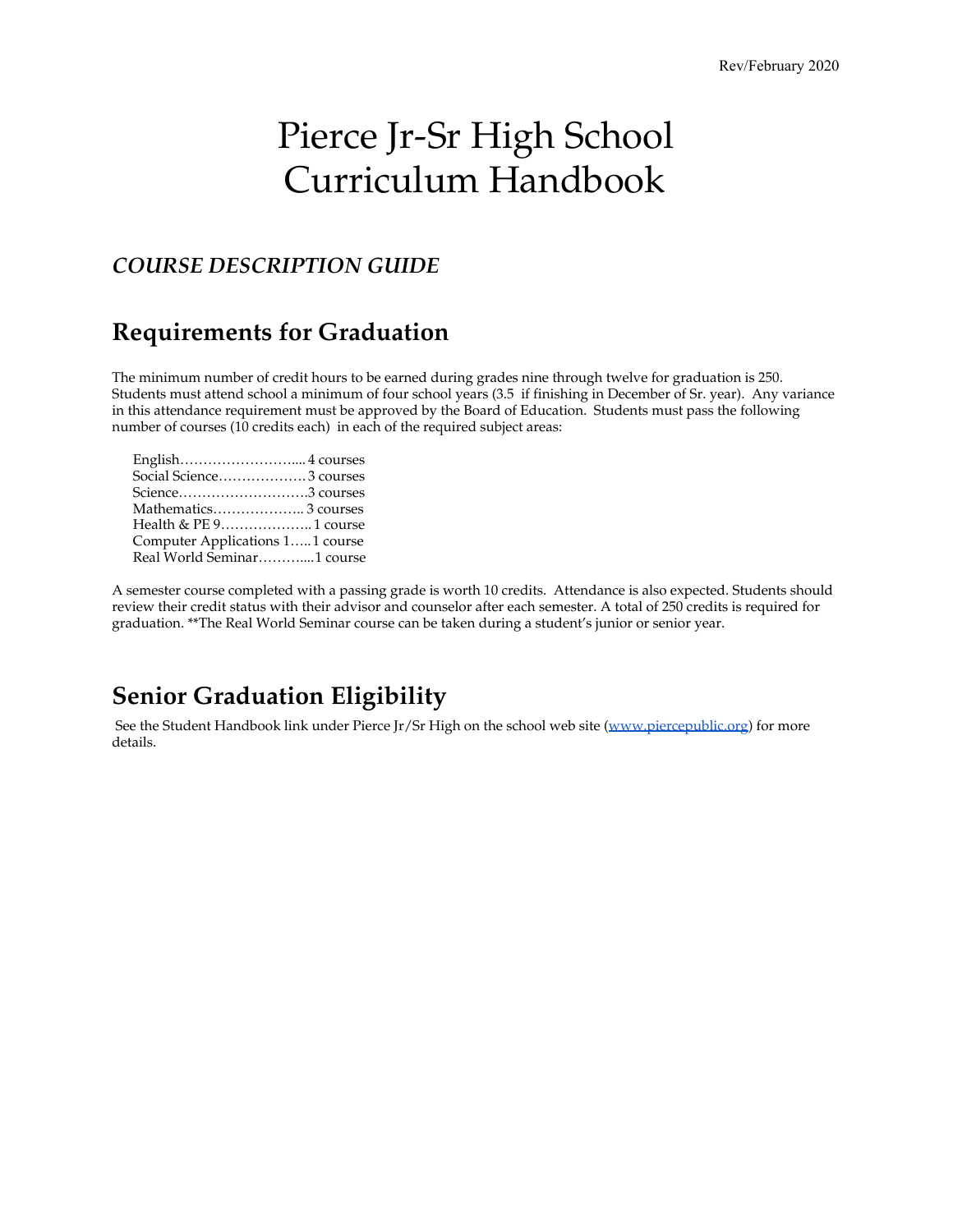### **LANGUAGE ARTS**

#### English 7 #101

Course description: English 7 is based on a variety of forms of literature, focusing on drama, short stories, novels, and nonfiction essays. Students will also study grammar, with an emphasis on sentences and pronouns, and writing, with an emphasis on the five-paragraph essay. Vocabulary and spelling will also be instructed on a weekly basis.

Required course for 7th grade students. Length of course: 2 terms

#### English 8 #102

Course description: Students will evaluate and examine various forms of literature including poetry, short stories, autobiographies, and novels. Using proper grammar and mechanics, they will demonstrate an understanding of the literature through the composition of a research paper and essays.

Required course for 8th grade students. Length of course: 2 terms

#### English 9 #103

Course description: The curriculum for English 9 is based on further development of the language skills necessary in speaking, writing, listening, and thinking. The course focuses on improving standard English usage in all language skills areas. The course includes an intensive grammar and usage unit. Selections in literature include mythology, Holocaust literature, Shakespeare's Romeo and Juliet, and poetry. Student writing is incorporated throughout the two terms during all units, with personal reflection a main emphasis. Reading for both comprehension and pleasure is also a significant part of the course both terms.

Required course for 9th grade students. Length of course: 2 terms

#### English 10 #104

Course description: English 10 consists of eight major areas of emphasis which are incorporated throughout the course. The grammar and usage, reading, and composition areas are emphasized throughout the course in conjunction with the short story, drama, autobiography, and writing units. The course includes an intensive grammar and usage study, writing, and a continuing reading for pleasure program. The last half of the course includes a unit on different types of writing - particularly narrative and persuasive. This writing leads into the research paper unit, focusing on research techniques and preparation of a research paper and typing of a research paper.

Required course for 10th grade students. Length of course: 2 terms

#### English 11 #105

Course description: Students will interpret and evaluate works by American authors, including Nebraska authors, representing a variety of cultures and time periods. They will evaluate the works by purpose, genre, use of language, and societal conditions of the times. Students will utilize the writing process to produce expository and persuasive essays and a research paper. They will also integrate reading and vocabulary strategies and make presentations in the course of the class.

Required course for 11th grade students. Length of course: 2 terms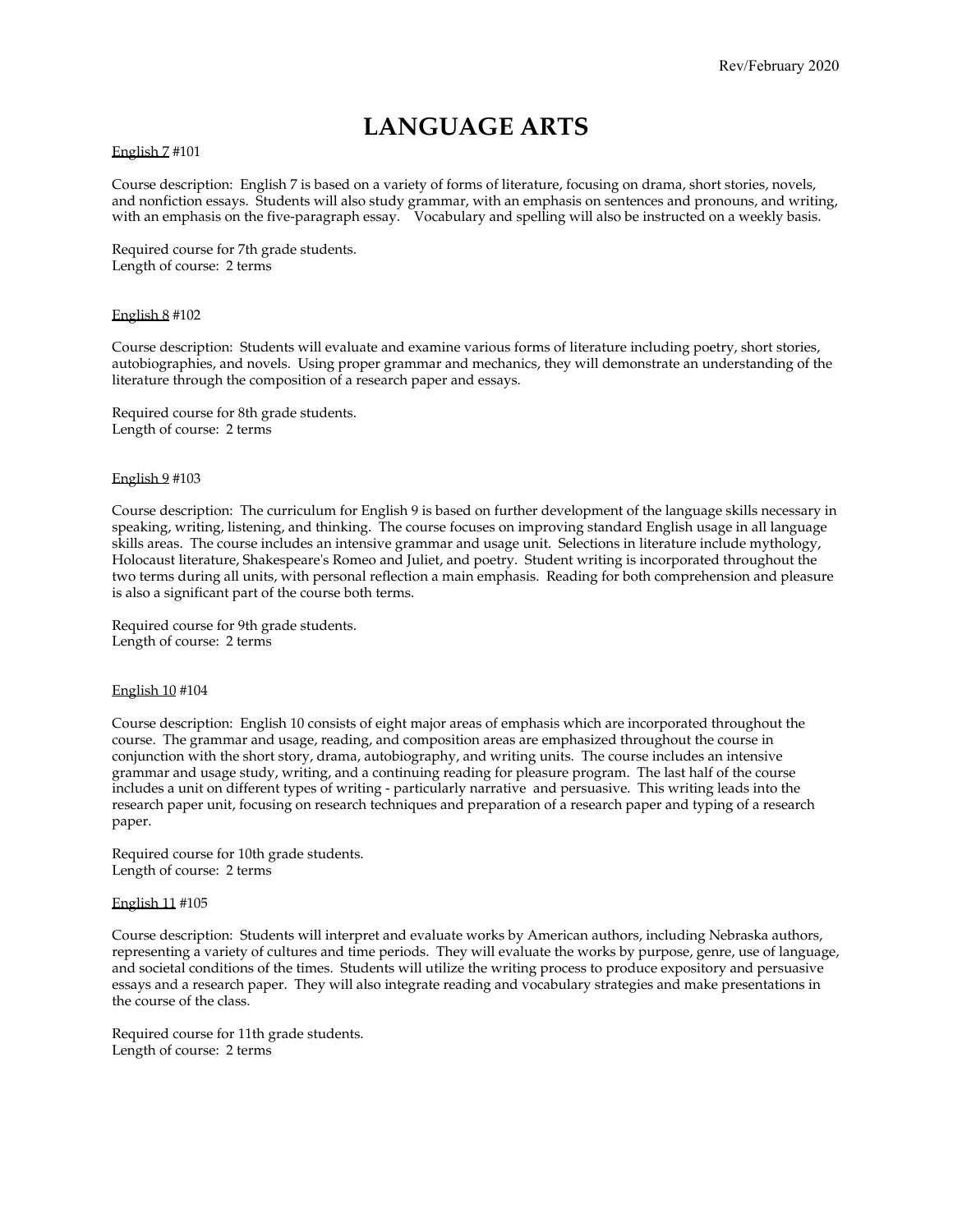#### Applied Communications #106

Course description: This is a vocational/business English course for the technical college-bound senior. The focus of this course is the development and implementation of oral and written workplace communication skills. Students will organize and present effective presentations and interviews, send appropriate nonverbal messages, formulate effective business reports, letters, memos, electronic correspondence, plan and execute effective business meetings, and create employment documents.

May be used toward fulfillment of English requirements for graduation. May be taken for dual credit. Grade 12 Length of course: 2 terms

#### English 12 #107

Course description: This course can be used to fulfill the requirement for a fourth year of English. It provides a background for the type of reading comprehension, knowledge of literature, discussion, and literature-based writing a student will be expected to do in college. The literature portion is British literature, in accordance with the standard curriculum for high school college-preparatory seniors. Students will read excerpts and whole works for meaning, symbolism, and literary technique. The writing portion is both researched and creative. Students study style and writing techniques based upon a textbook, lectures, discussion, studying and modeling excellent essays. The primary focus is essay writing. Essay types include the comparison-contrast, classification, exemplificaton, and persuasive The course includes a rigorous review of the principles of English grammar.

May be used toward fulfillment of English requirements for graduation. May be taken for dual credit. Prerequisites are ACT Reading test score of 18 or higher AND ACT English test score of 18 or higher. Grade 12 Length of course: 2 terms

#### Journalism 1 #108

Course description: Students in the Journalism I class learn the method of writing both news and feature articles for publication. They learn about digital photography and layout styles. They become proficient in the use of computers with at least two computer programs: one for writing the stories and one for layout/publishing. They submit school news to the city paper, and they create documents using page layout with pictures, graphics, and text. They learn all the steps necessary for the production of a yearbook and they produce the Pierce Bluejay yearbook. In addition to producing the yearbook and school news, students learn self motivation, information acquisition, judging of information, and writing to complete required work within set deadlines. They must be willing to work outside the school day because they are required to interview people for information and quotations, to cover sports events and other extracurricular activities, and sell advertising for the yearbook. Since the class involves producing work for the public (news, advertisements in the yearbook) and publication, a student who fails the class may not re-take it. Elective. Grades 10, 11, 12 Length of course: 2 terms

#### Journalism 2 #109

Course description: Students in the Journalism II class must have taken Journalism I and passed it. They are required to be proficient in all the activities learned in Journalism I and to continue to perform at least some of those activities in Journalism 2. In addition, Journalism 2 students are required to learn feature writing and complete at least one feature story. They are expected to help others as peer tutors and peer editors for both news and yearbook. They will study the media and create a portfolio. They will design a magazine style layout with pictures, copy, and graphic elements. They may perform managerial work depending upon their skill proficiency. Managerial work includes but may not be limited to the following: yearbook editor, yearbook section editor, advertising manager, school news editor, keeper of archives, photographer. Elective. Grades 10, 11, 12 Length of course: 2 terms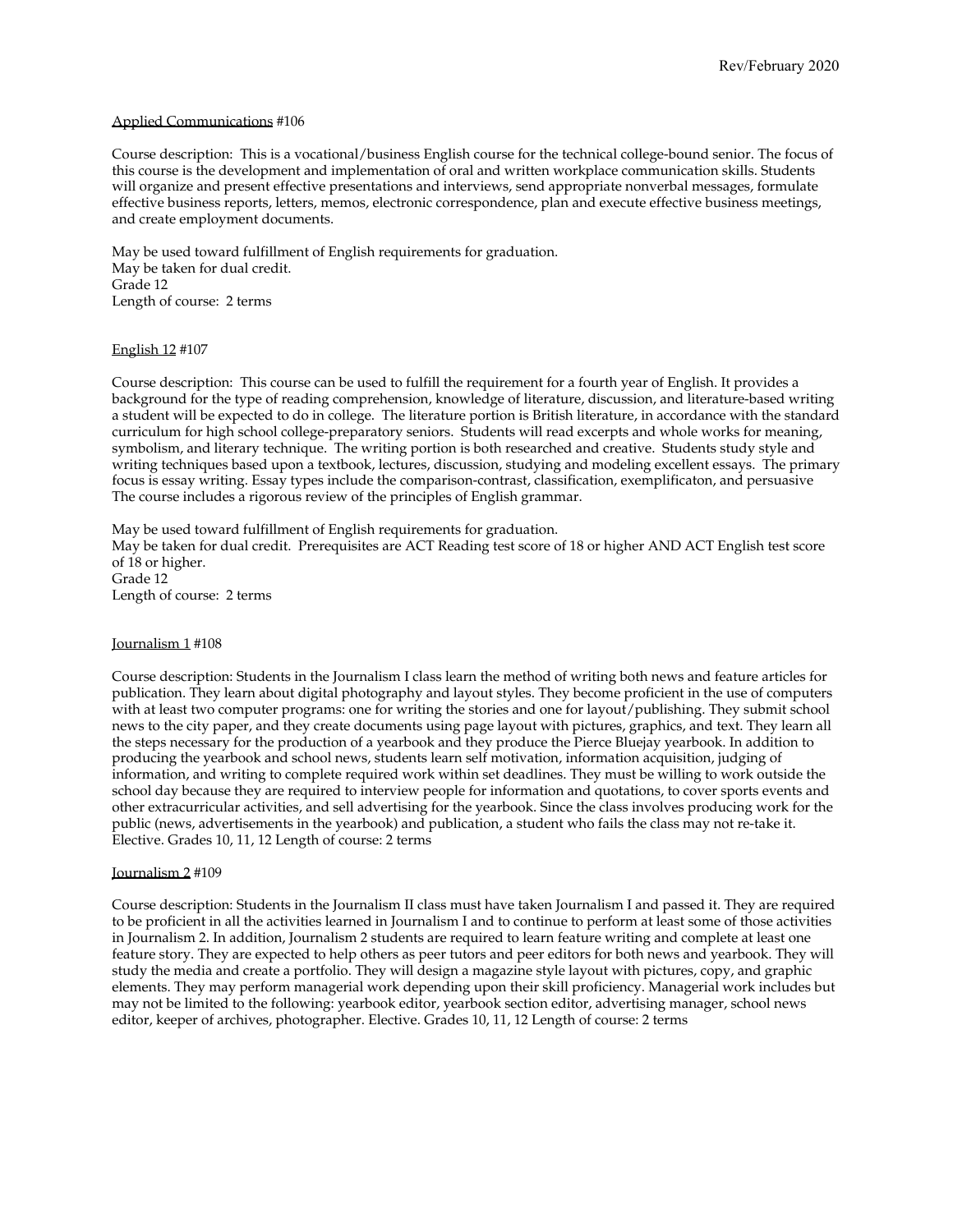#### Journalism 3 #117

Course description: Students in Journalism 3 must have taken Journalism 1 and 2 and passed them. They are required to be proficient in the activities learned in Journalism 1 and 2 and to continue to perform at least some of those activities in Journalism 3. In addition, Journalism 3 students are required to organize and execute at least one in-depth news or feature story for publication, design and create a pamphlet, newsletter, or calendar; or serve as a manager. Managerial work includes but may not be limited to the following: yearbook editor, yearbook section editor, advertising manager, school news editor, keeper of archives, head photographer. Elective. Grades 11, 12 Length of course: 2 terms

#### Journalism 4

Course description: Students in the Journalism 4 class must have taken Journalism 1, 2, and 3 and passed them. They are required to be proficient in all the activities learned in Journalism 1 and to continue to perform at least some of those activities in Journalism 4. In addition, Journalism 4 students are required to help others as peer tutors and peer editors for news or yearbook. They are required to observe at a professional publishing company. And they are required to serve as a manager or editor. Managerial work includes but may not be limited to the following: yearbook editor, yearbook section editor, advertising manager, school news editor, keeper of archives, head photographer. Elective. Grades 11, 12 Length of course: 2 terms

#### Speech 1 #111

Course description: This course provides the student with the basic foundations of interpersonal communication and nonverbal communication, as well as the fundamentals of public speaking. The student will become proficient in both nonverbal and verbal speaking skills as well as conflict resolution, the debate process, and the use of visual aids during the practice of informative and persuasive speaking. Some drama and interpretative techniques will be experienced.

Elective. Grades 9, 10, 11, 12 Length of course: 2 terms

#### Reading For the College Bound #125

Course description: Reading For the College Bound offers students the opportunity to earn credit through reading books that many colleges consider prerequisites to college enrollment. Students will be required to read books that are required in general studies and subject areas that the student plans to pursue for future careers. Students may also choose to take this class as independent study. Elective. Grades 11 and 12 Length of course: 2 terms

Elective. Grades 11 and 12 Length of course: 2 terms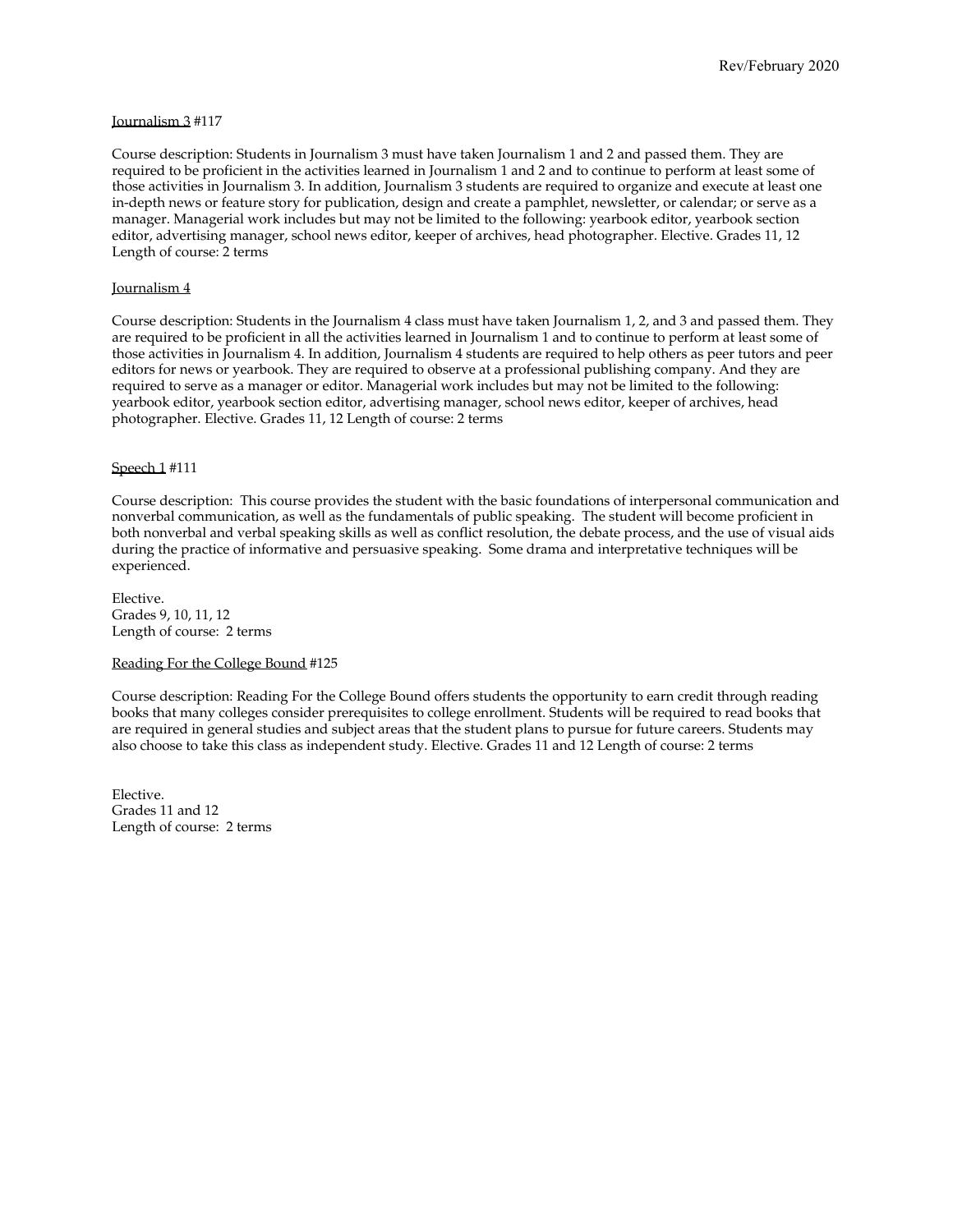### **FOREIGN LANGUAGE**

#### Spanish 1 #122

Course description: This course uses a text, computer, audio and video tapes and oral and written activities to teach beginning grammar and basic vocabulary. Students also learn about the Hispanic culture and people throughout the world in addition to a knowledge of current events.

Elective Grades 9, 10, 11, 12 Length of course: 2 terms

#### Spanish 2 #123

Course description: This is a review and continuation of Spanish grammar and vocabulary. The emphasis is on effective communication and writing skills. Students also study Spanish authors and literature by means of written and video materials.

Prerequisites: Spanish 1 Elective Grades 10, 11, 12 Length of course: 2 terms

#### Spanish 3 #124

Course description: This course studies advanced grammar, composition and literature. The emphasis is perfection of reading and writing skills while becoming proficient in speaking Spanish.

Prerequisites: Spanish 2 Elective Grades 11, 12 Length of course: 2 terms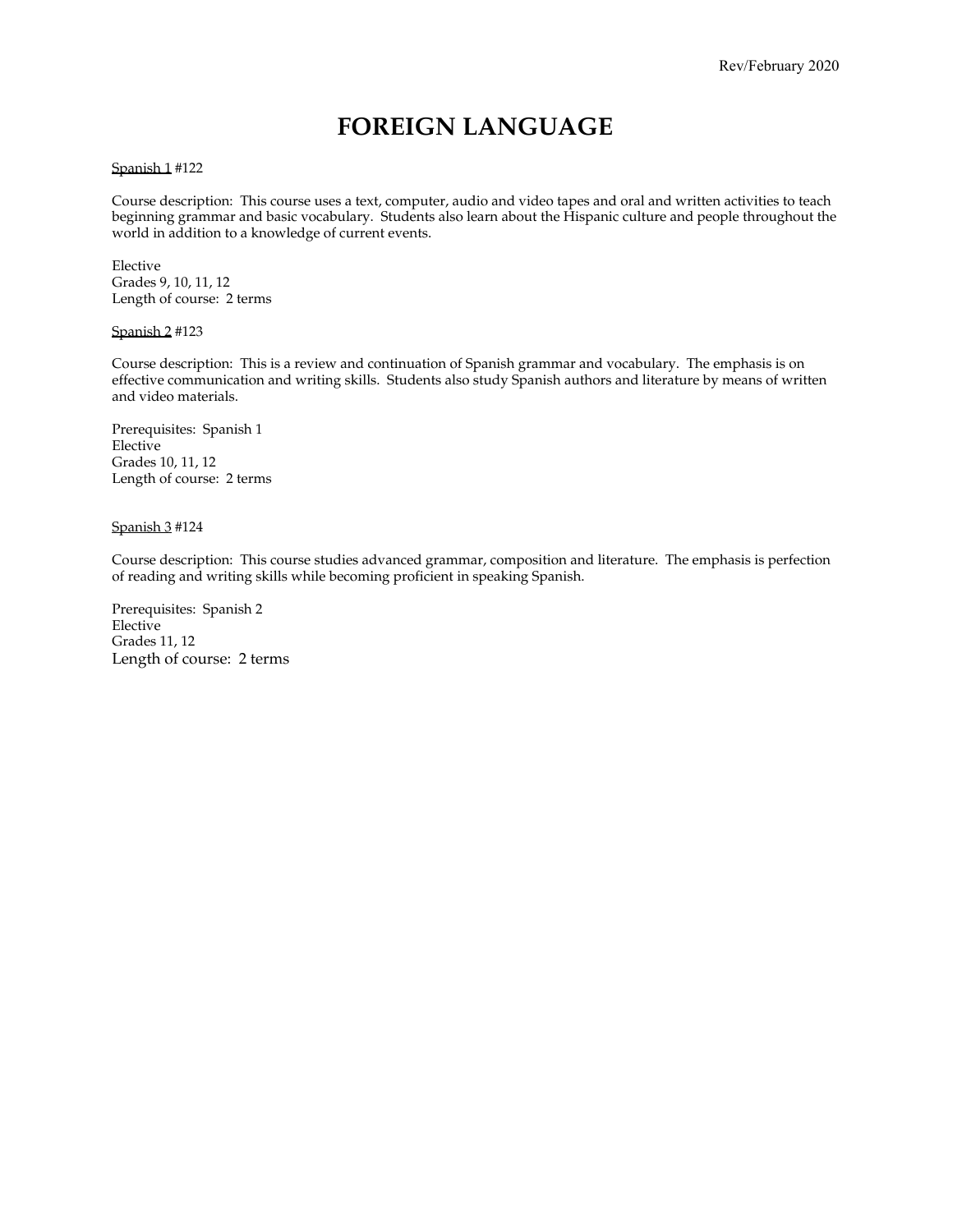### **INFORMATION TECHNOLOGY**

#### Computer Applications 1 #901 &# 901B - must take both

Course description: Students will review fundamental keyboarding techniques. After review emphasis will be placed on learning word processing techniques using Microsoft Word. Special focus will be placed on formatting letters, reports, newsletters, and other documents. Students will also be introduced to spreadsheets, multimedia, and Internet research. This class is intended to teach students personal-use skills that they can use in high school, on the job, in college or at home.

Required Grades 9 (recommended), 10, 11, 12 Length of course: 2 terms

Digital Media/Digital Design #958 & #958B - must take both

Course Description: Digital Media - Students will create, design, and produce digital media including sound, video, and graphics. Emphasis will be placed on effective use of tools for interactive multimedia production including storyboarding, visual development, project management, and web processes. Digital Design - Students will focus on developing advanced skills to plan, design, and create interactive projects using elements of texts, graphics, and digital imaging. These skills will prepare students for entry-level positions in the digital design field. Students will demonstrate proper use of copyright and fair use throughout the course.

Prerequisites: Computer Applications 1

Elective Grades 10, 11, 12 Length of course: 2 terms

#### Computer Programming 1 #903

Course description: This course introduces students to the foundations of computer science with a focus on how computing powers the world. Along with the fundamentals of computing, you will learn to analyze data, create technology that has a practical impact, and gain a broader understanding of how computer science impacts people and society.

Prerequisites: Computer Applications 1, Algebra 1, Algebra 2 is desired

Elective Grades 11, 12 Length of course: 2 terms

#### Web Page Development – html/Dreamweaver #956 & #956B must take both

Course description: Students will demonstrate advanced knowledge of web design and languages, including HyperText Markup Language(HTML) and Cascading Style Sheets (CSS) to create a content rich and visually pleasing website that captures and keeps visitors' interests. Focus will be given to effective page layout, image creation and manipulation, interactivity, content creation, and project management. This course may be available for articulated or dual credit at a postsecondary institution.

Prerequisites: Computer Applications Elective Grade 11, 12 Length of course: 2 terms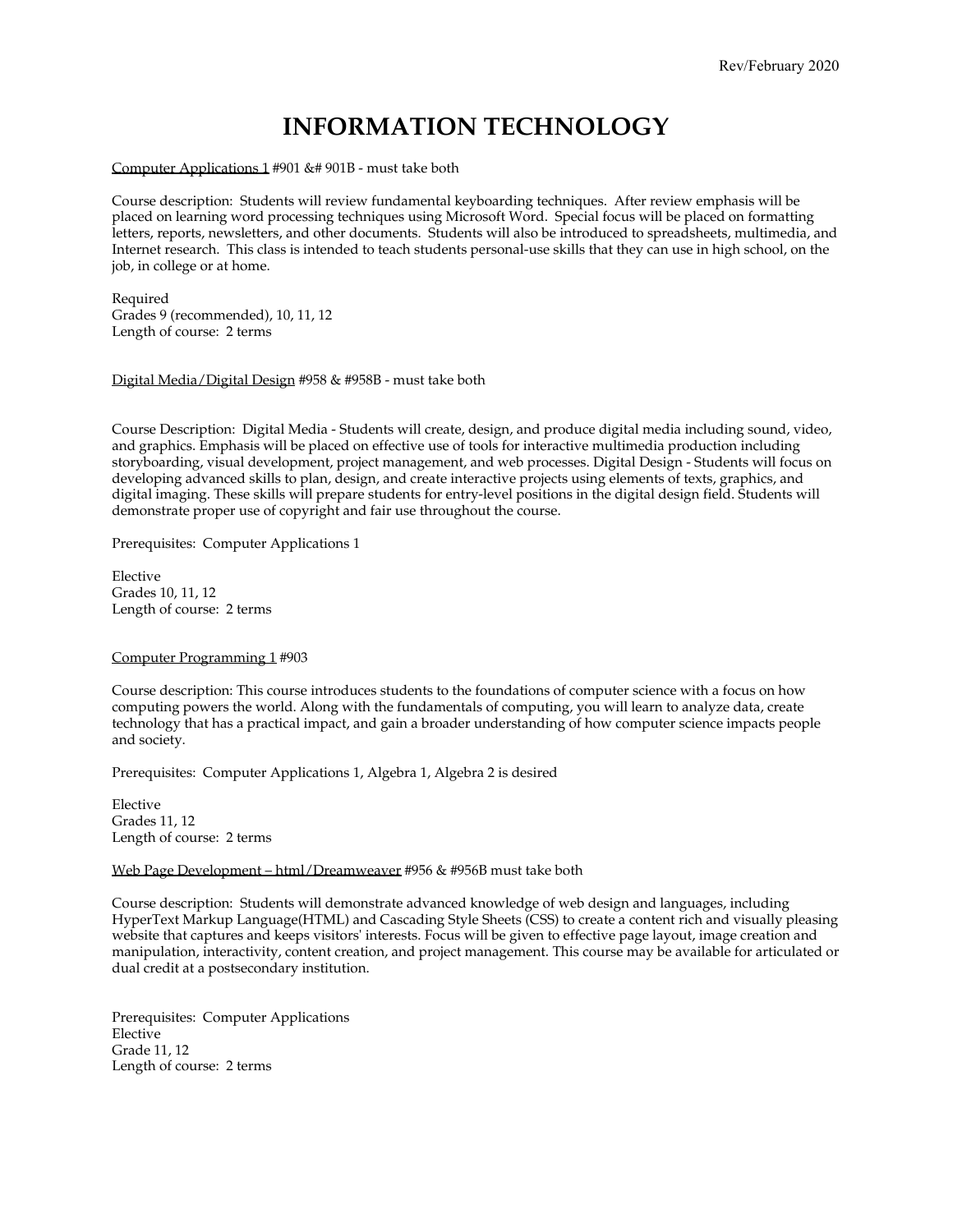#### PC Systems Maintenance & Repair #959

Course description: Introduction to maintenance, upgrading and repair of personal computer systems. This course prepares the students for taking CompTIA's A+ Core Hardware certification test. Lecture and lab experience on system hardware such as motherboards and memory, hard disk drives, solid state drives, expansion boards, video circuits, printers, monitors, power supplies and I/O devices.

Prerequisites: Computer Applications Elective. Grade 11, 12 Length of course: 2 terms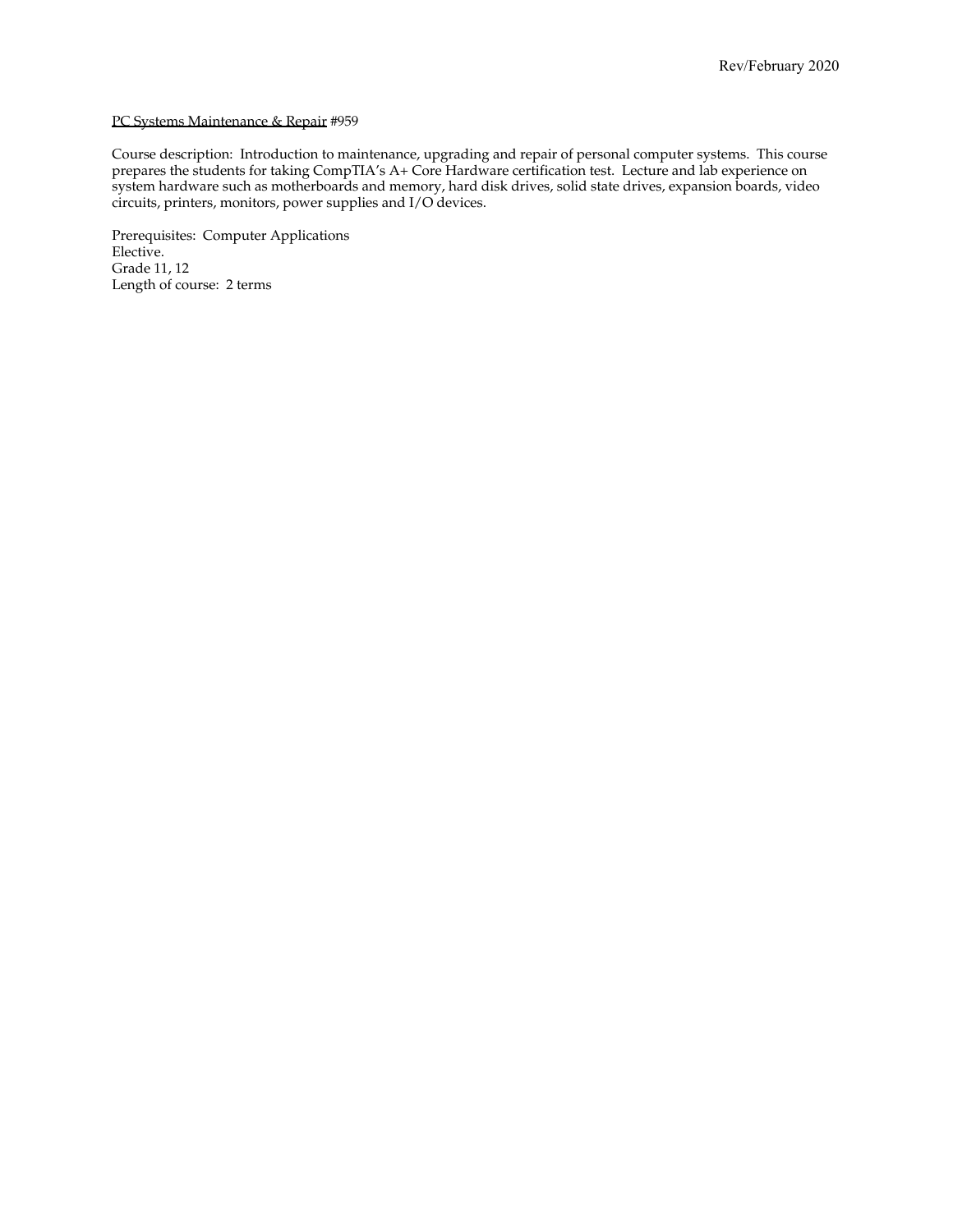### **MATHEMATICS**

#### 7th Grade Math #201

Course description: This course is basically a review of topics covered in elementary mathematics along with working with polygons, circles, polyhedrons, cylinders, percents, probability and statistics, and graphing.

Required course for 7th grade students. Length of course: 2 terms

#### 8th Grade Math #202

Course description: This course reinforces most and extends many of the areas covered in previous years. New materials covered includes integers exponents, scientific notation, finding square roots, area and volume of geometric figures, right-triangle geometry to the extent of the Pythagorean relation and basic trig functions, and development of the properties of and computational skills with the set of rational numbers. The development of problem-solving skills and practical application of the concepts taught is an integral part of every unit. Considerable emphasis is placed on generalizing arithmetic, ie. to represent numbers with variables and solve simple, linear equations.

May fulfill the Mathematics requirement for 8th grade students. Length of course: 2 terms

#### General Math #203

Course description: This course is a review and enrichment for the four basic arithmetic operations--addition, subtraction, multiplication and division. The intent and purpose is accomplished through computations with whole numbers, fractions and decimals as they are used in a wide variety of practical applications. The course also provides the opportunity to explore geometry to the extent of measurement and fundamental properties of geometric figures. The application and use of ration, proportion and percent in practical or "life" situations is also covered.

Prerequisites: May be used toward fulfillment of math requirements for graduation.

Grade 9, 10, 11, 12 Length of course: 2 terms

#### Pre-algebra #218

Course description: Pre-algebra is the study of basic mathematical concepts needed for successful performance in Algebra 1. Students will review basic operations and problems in the real number system and will be introduced to problem-solving methods such as solving algebraic equations, graphing, using formulas, etc. They will also be introduced to polynomials.

Prerequisites: May be used toward fulfillment of math requirements for graduation.

Grade 9, 10, 11, 12 Length of course: 2 terms

#### Algebra 1 #205

Course description: This course is designed to reinforce and broaden the generalization of arithmetic introduced in grade eight. The student will realize the properties of numbers also apply to variables representing numbers. The primary objective is to develop the ability to generate expressions using numbers, variables, and the basic arithmetic operations, to use those expressions to formulate equations and finally to solve the equations. Numerous opportunities to apply the various concepts to practical problem solving situations are provided.

Prerequisites: May be used toward fulfillment of math requirements for graduation for high school students. May be taken by 8th graders to fulfill the eighth grade math requirement.

Grades 8, 9, 10, 11, 12 Length of course: 2 terms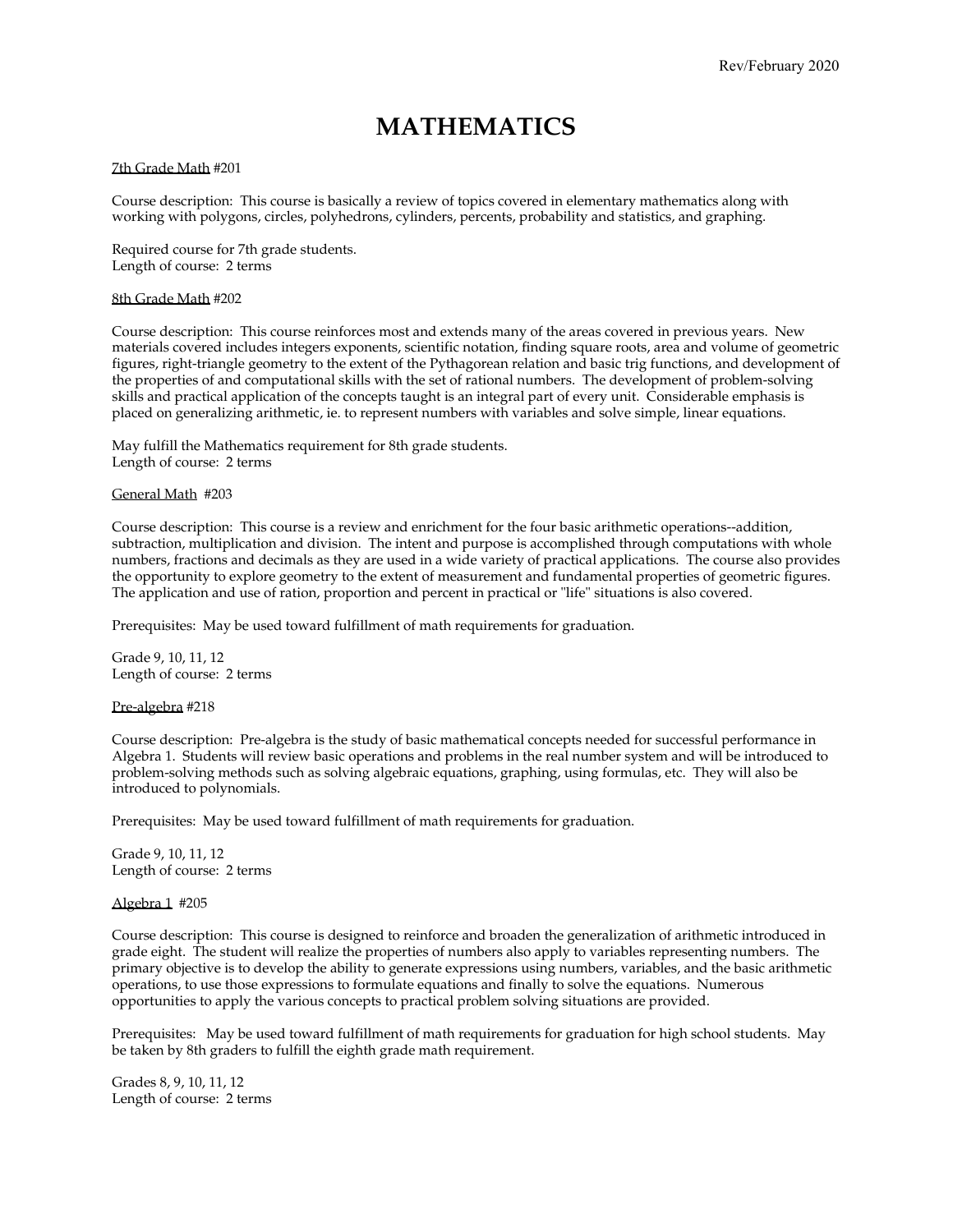#### Geometry #206

Course description: Presented in the familiar Saxon approach of incremental development and continual review, topics are continually kept fresh in students' minds. Topics include basic geometric concepts such as points, lines, and planes, as well as more advanced concepts including triangle congruence, postulates and theorems, surface area and volume, proofs, slopes and equations of lines, and many others.

Prerequisites: Algebra 1 (May be used toward fulfillment of math requirements for graduation for high school students.)

Elective Grades 9, 10, 11, 12 Length of course: 2 terms

#### Algebra 2 #207

Course description: This course strengthens the basic materials learned in Algebra 1. Other content consists of the study of linear functions, relations, equations, inequalities, and their graphs are discussed; polynomial, rational, and irrational expressions are treated; complex numbers; exponential functions, logarithmic functions, and matrices are introduced. Students interested in science and continuing their education should take Algebra 2.

Prerequisites: Algebra 1 (May be used toward fulfillment of math requirements for graduation for high school students.)

Elective Grades 9, 10, 11, 12 Length of course: 2 terms

#### Trigonometry/Analysis #208

Course description: This is a college prep course preparing oneself for modern courses in calculus, abstract algebra, and probability. Content includes functions and relations, polynomial and rational functions, exponential and logarithmic functions, trigonometric functions, analytic trigonometry, applications of trigonometric functions, polar coordinate systems and vectors, systems of equations and inequalities, matrices and determinants and applications, analytic geometry, and sequences and series.

Prerequisites: Algebra 2 Dual credit through NECC and WSC is available. Prerequisites for NECC: minimum ACT Math score of 21 and MAP math test score of 232+; Prerequisites for WSC: minimum ACT math score of 23 Elective Grades 10, 11, 12 Length of course: 2 terms

#### Calculus #213

Course description: This course covers limits, differentiation, and integration of single variable functions as well as logarithmic and exponential functions.

Prerequisites: Trig/Analysis Dual credit though NECC and WSC is available. Prerequisites for NECC: minimum ACT Math score of 23 and MAP math test score of 240+; Prerequisites for WSC: minimum ACT math score of 25 Elective Grade 11, 12 Length of course: 2 terms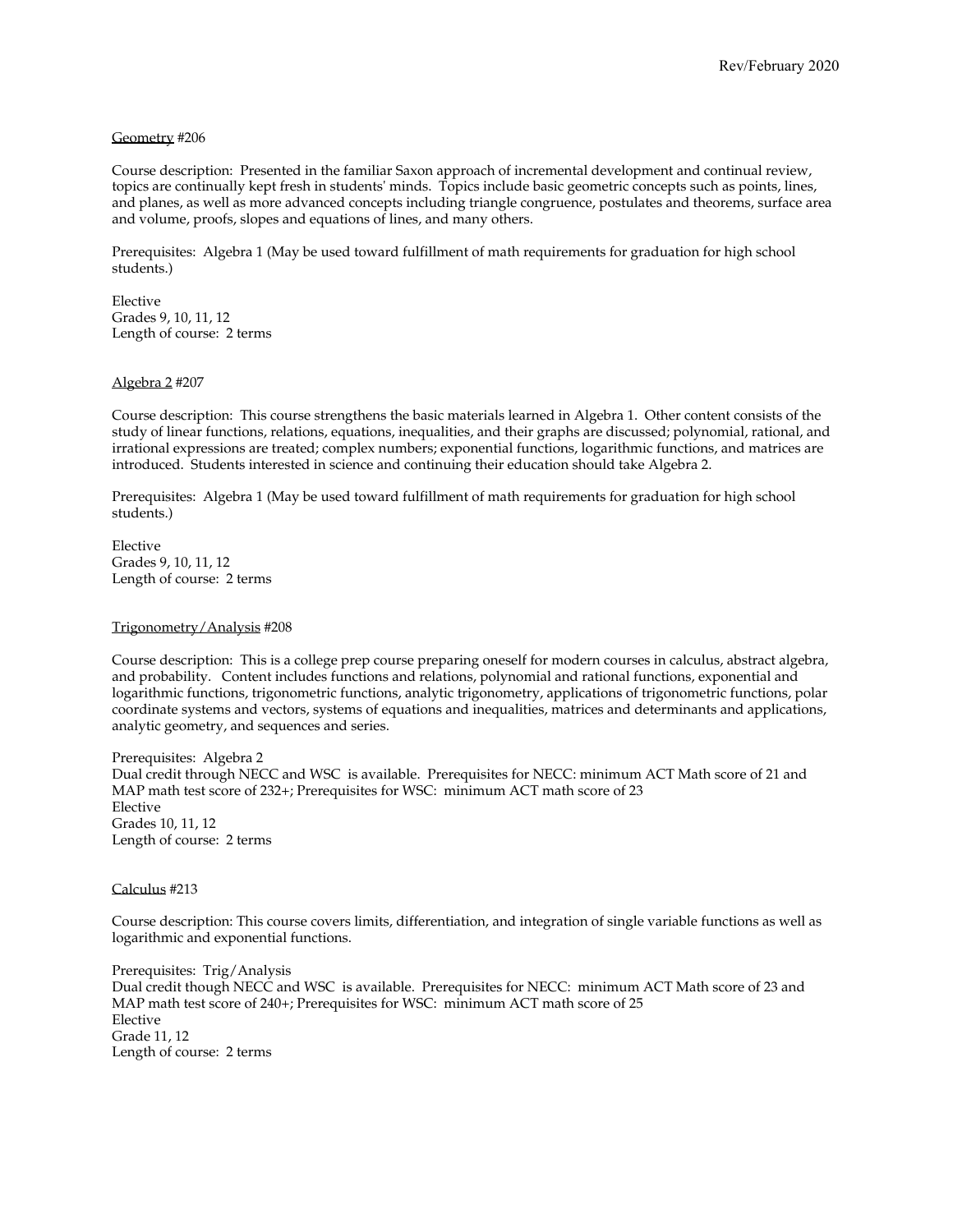#### Statistics/Probability #217

Course description: This course is an introduction to statistical concepts of everyday life - surveys, polls, research findings, probability, quality control, etc. Students will learn how to gather, organize, and understand data. The course is appropriate for students who plan to further their education in psychology, sociology, business, economics, education, engineering, humanities, physical sciences, medicine, marketing, or liberal arts.

Prerequisites: Algebra 2; Trig/Analysis is recommended. Dual credit though NECC is available. Prerequisites for NECC: minimum ACT Math score of 21 and MAP math test score of 232+ Elective Grade 11, 12 Length of course: 2 terms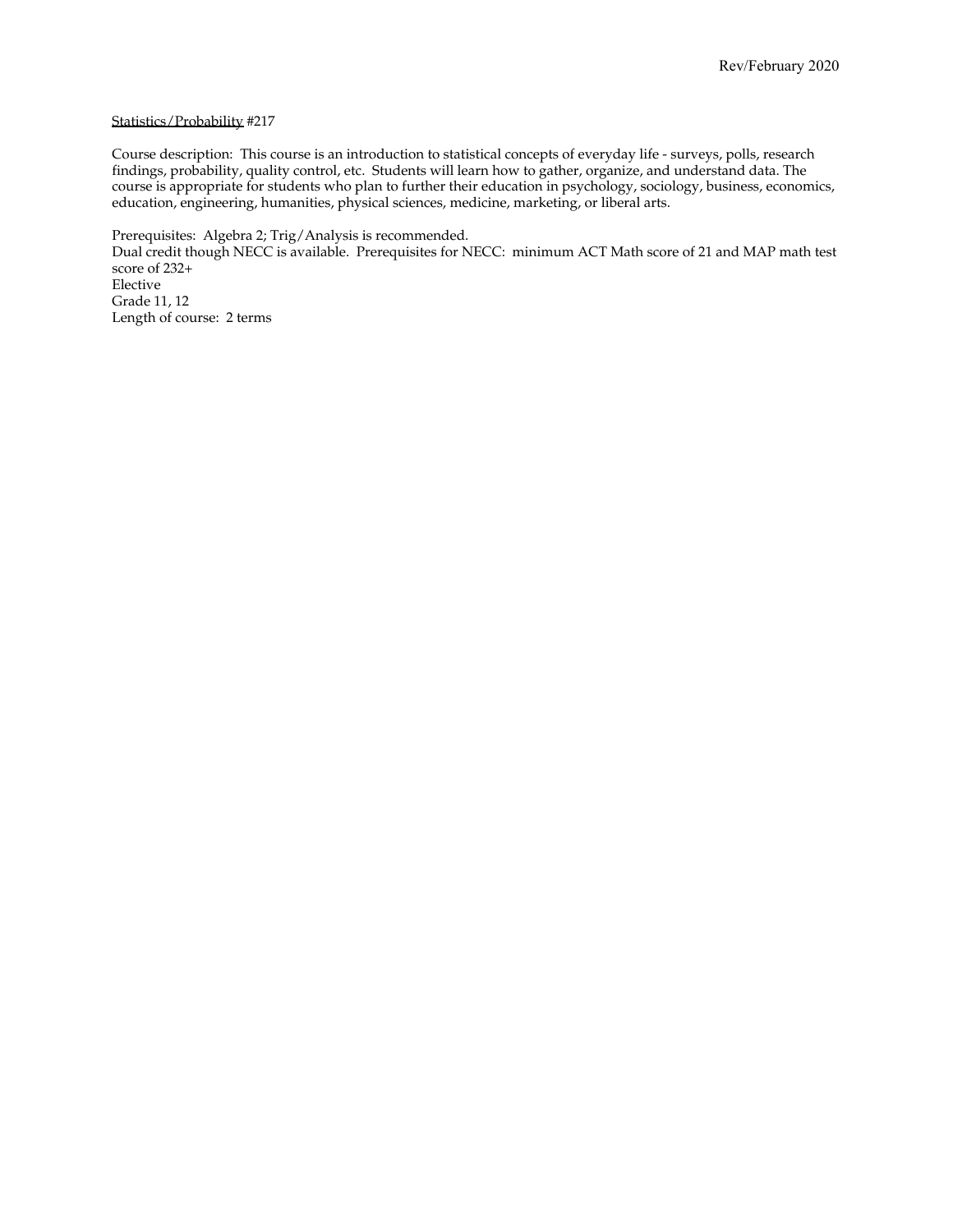### **SCIENCE**

#### Science - 7th grade #301

Course description: This course is designed to introduce the students to chemistry, physical science, and life science. The course builds on previous knowledge of topics from elementary school. In this course, students will gather, analyze and communicate evidence of the answers to questions that interest them. A major goal is to help students recognize and appreciate how science is incorporated in everyday life.

Required course for 7th grade students. Length of course: 2 terms

#### Science - 8th grade #302

Course description: This course is basic earth science, including studies in physical geology, historical geology, meteorology, oceanography, earth history and astronomy. The focus is on understanding these branches of earth science in terms of their interrelationships. A major goal of the course is to help students recognize and appreciate the applications of earth science to everyday living.

Required course for 8th grade students. Length of course: 2 terms

#### Physical Science #303

Course description: Physical science is a lab-oriented science course. It includes a basic introduction to physical science through extensive lab work and lecture. Units studied include the scientific method and measurement, atoms and molecules, electricity and magnetism, light and color, chemistry, and forces and work. Each unit involves lecture, labs, daily work and assignments relating the aspect of science to daily living.

Required course for 9th grade students. Length of course: 2 terms

#### Biology #304

Course description: Students taking biology will investigate different life forms and their characteristics. Areas of study include the scientific method of biological research, the structure and functions of cells and how they relate to homeostasis of an organism, relationships in an ecosystem, how organisms use and obtain energy, inheritance patterns and variations, and evolution. In studying these topics, students will apply and refine skills such as defining problems, develop models, plan investigations, analyze data, design solutions, and evaluate and communicate information. Applications will be made to their daily lives and the world around them.

Prerequisite: Physical Science Required course for 10th grade students. Length of course: 2 terms

#### Chemistry 1 #305

Course description: This course is an introduction to basic chemistry. Topics studied include the elements, atomic structure, atomic theory, periodic chart, naming compounds, writing formulas, balancing chemical equations, and stoichiometry. A combination of lecture and experimentation are used to study these topics. Chemistry 1 is suggested for all those pursuing a college degree.

Prerequisites: Biology, Physical Science, and Algebra 1 May be taken to fulfill graduation requirements in science. Elective. Grades 10, 11, 12 Length of course: 2 terms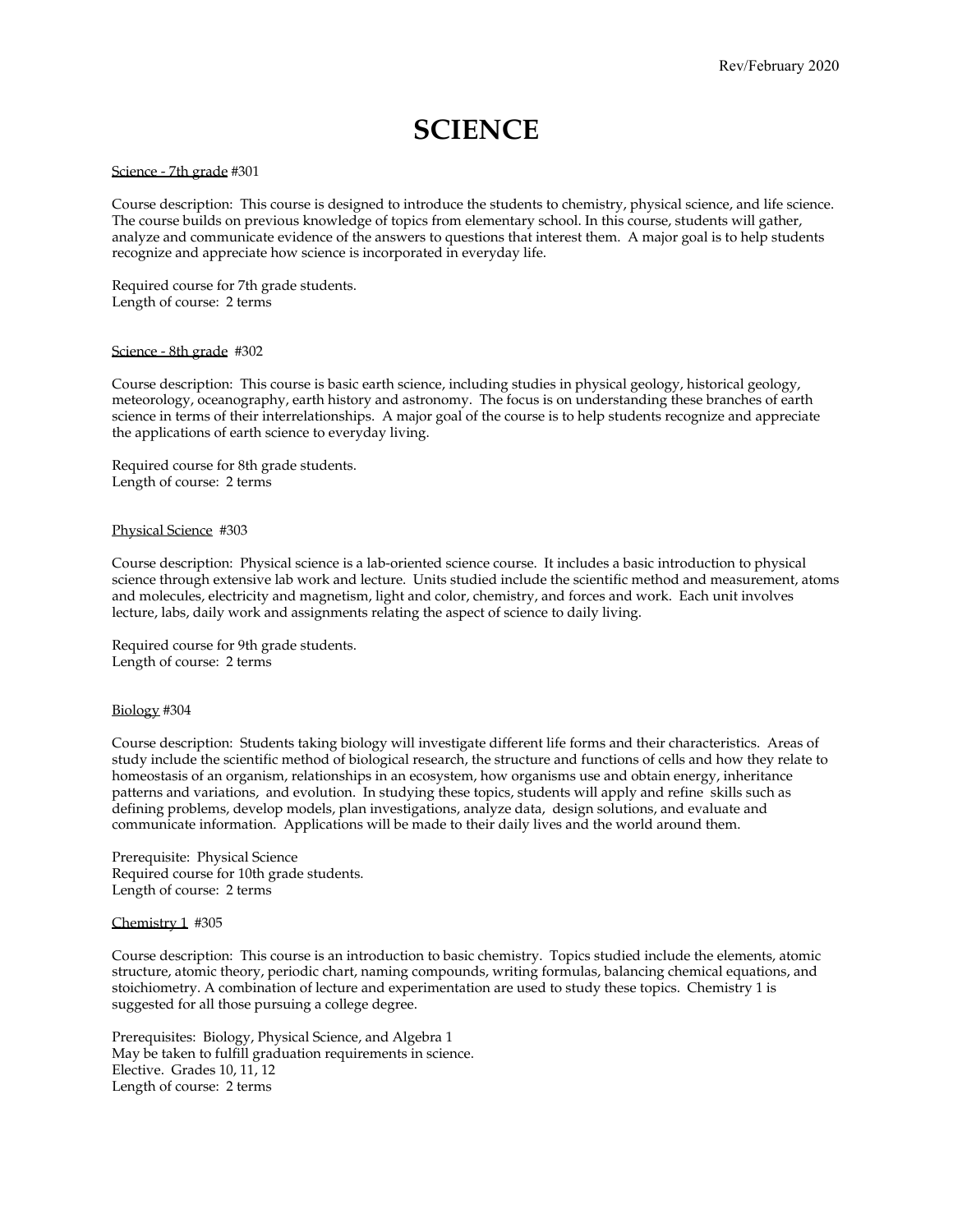#### Physiology 1 #306

Course description: Students in physiology I will learn the structure of the human body and how it functions. Topics studied in detail include organization of the body, cells, tissues, skeletal system, muscular system, digestive system and the eye. Students will also learn about certain diseases and disorders associated with the human body. A cat dissection at the end of the year will be performed to learn more about the organs and systems studied as compared to the human body. Any student who is interested in learning more about the human body or is planning a science related career should take physiology 1.

Prerequisites: Biology and Physical Science May be taken to fulfill graduation requirements in science. Elective. Grades 11, 12 Length of course: 2 terms

#### Physics 1 #308

Course description: Physics is for the student who enjoys science and math. It relates the two disciplines through the study of vectors, forces, projectile motion, gravitational pull, momentum, and more! If time allows, electricity, magnetism, and types of energy are also studied. The course is lecture and problem solving with laboratory experiences relating the two. Any student planning a science or math related career should choose physics as an elective.

Prerequisites: Biology, Physical Science, Algebra 2 and Trigonometry May be taken to fulfill graduation requirements in science. Elective. Grades 10, 11, 12 Length of course: 2 terms

#### Physiology 2 #309

Course description: This course is for students who are interested in a second year of anatomy and physiology. Topics studied in detail include the nervous, endocrine, circulatory, excretory systems as well as any other system as time permits.. Research on disorders associated with the systems studied is a course requirement. Dissections performed will consist of a sheep brain and a cow's heart. Students will also visit a gross anatomy lab to see cadavers. Anystudent who is planning a science related career should take physiology 2.

Prerequisites: Physiology 1 May be taken to fulfill graduation requirements in science. Elective. Grade 11, 12 Length of course: 2 terms

Chemistry 2 #307

Course description: In chemistry 2, students review the topics discussed in chemistry 1, and then investigate the following additional topics: gas laws, acids and bases, solutions, organic compounds, and nuclear chemistry. A combination of lectures, labs, and research are used to investigate the topics. This course is highly recommended for any student who will need to take a college level chemistry course or is planning a science related career.

Prerequisites: Chemistry I May be taken to fulfill graduation requirements in science. Elective. Grade 11, 12 Length of course: 2 terms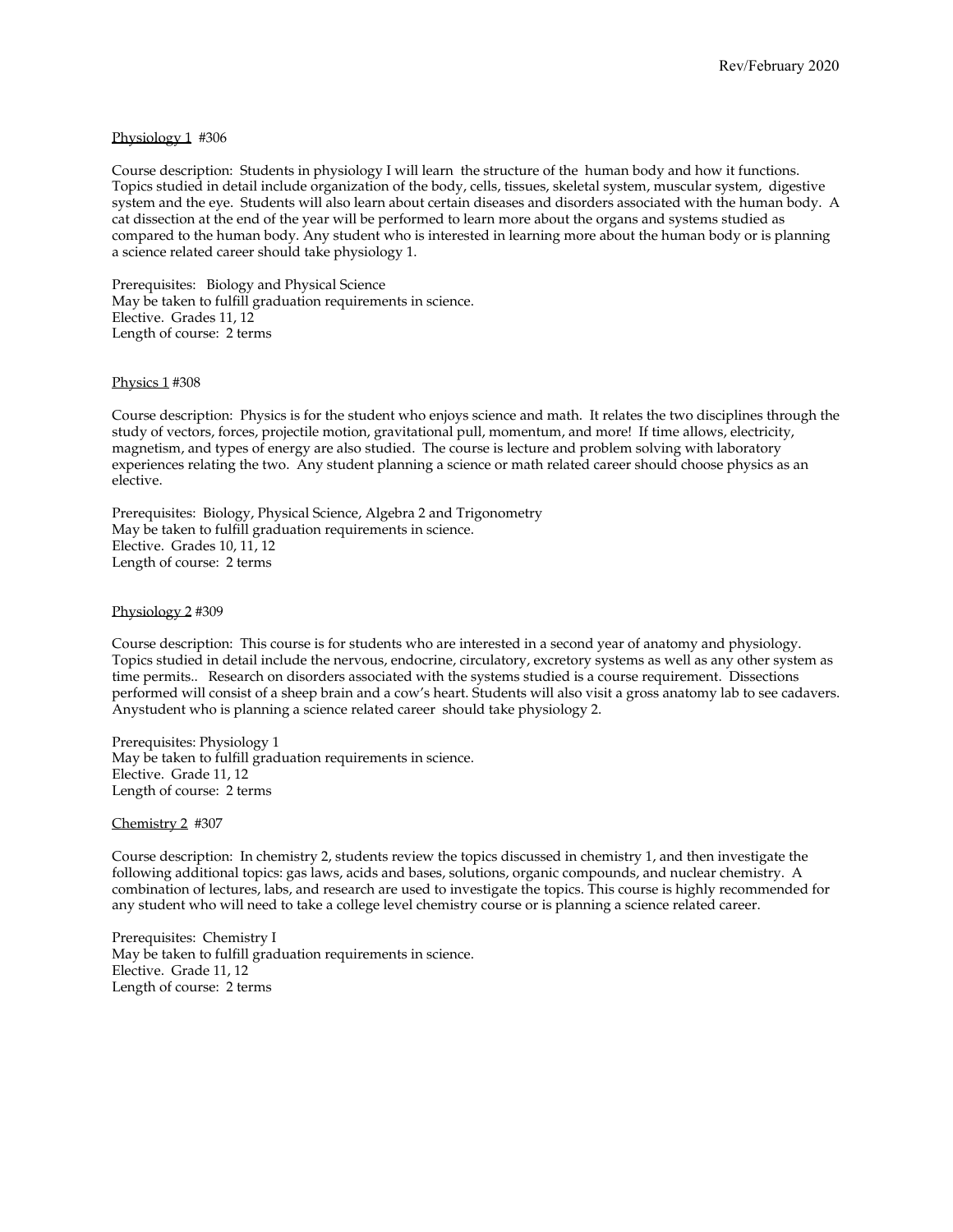#### Science Applications #311

Course description: This course is designed to introduce students to various topics and branches of science. Some of the topics investigated include forensics, ecology, weather, and nutrition. Students will study these topics through various projects, labs, and lectures.

Prerequisites: Physical Science, Biology May be taken to fulfill graduation requirements in science. Elective Grade 11, 12 Length of course: 2 terms

#### Introduction to Health Science #312

Course description: The purpose of this course is to introduce the student to the health care field. Topics include health care systems, careers within the field, qualities of health care workers, history of health care, vital signs, safety issues, pandemics and epidemics, teamwork, and time management. Students will have the opportunity to hear from health professionals and take field trips including job shadowing. This class will serve as a solid foundation for all students in the health sciences or health occupations, regardless of the particular healthcare profession they are interested in pursuing

Prerequisites: Physical Science, Biology (recommended) May be taken to fulfill graduation requirements in science. Elective Grade 10, 11, 12 Length of course: 2 terms

#### Medical Terminology

Course description: The purpose of this class is to introduce students to the foundations of medical terminology. Learning this special language is an important step in preparing for a career as a health care professional. Students will be able to spell, pronounce, and define commonly used medical prefixes, suffixes, word roots and their combining vowels as they apply to each system of the body. Each unit also includes studying the anatomy, pathology and treatments of that system. This class will provide students who are pursuing a medical career with a solid background.

Prerequisites: Physical Science, Biology (recommended) May be taken to fulfill graduation requirements in science. Dual credit though NECC is available. Elective Grade 10, 11, 12 Length of course: 2 terms

#### CNA (Nurse Aide) #996

This course is designed to meet the Nebraska Health & Human Services System training requirements for nurse aide certification and employment in long-term care facilities. This course combines classroom lecture and laboratory application for the development of basic skills needed to provide safe, effective, and caring services to the elderly or chronically ill patient of any age, in a long-term care facility. Upon completion of this course, the student is eligible to take the state written and practical skills exam. After successfully passing this examination and completing the application procedure, the students name will be placed on the basic nurse aide registry at the Nebraska Health and Human Services Regulation and Licensure, Credentialing Division. The book is provided by Pierce Public Schools. The counselor will help register through Northeast College. An additional \$45 fee will be required if a student chooses to register to take the Certified Nursing Assistant exam at the end of the course. This \$45 fee will be required at the time of the non-credit exam registration.

Prerequisites: Physical Science and Biology (recommended) Elective Students must be 16 years of age before the course ends. Length of course: 2 terms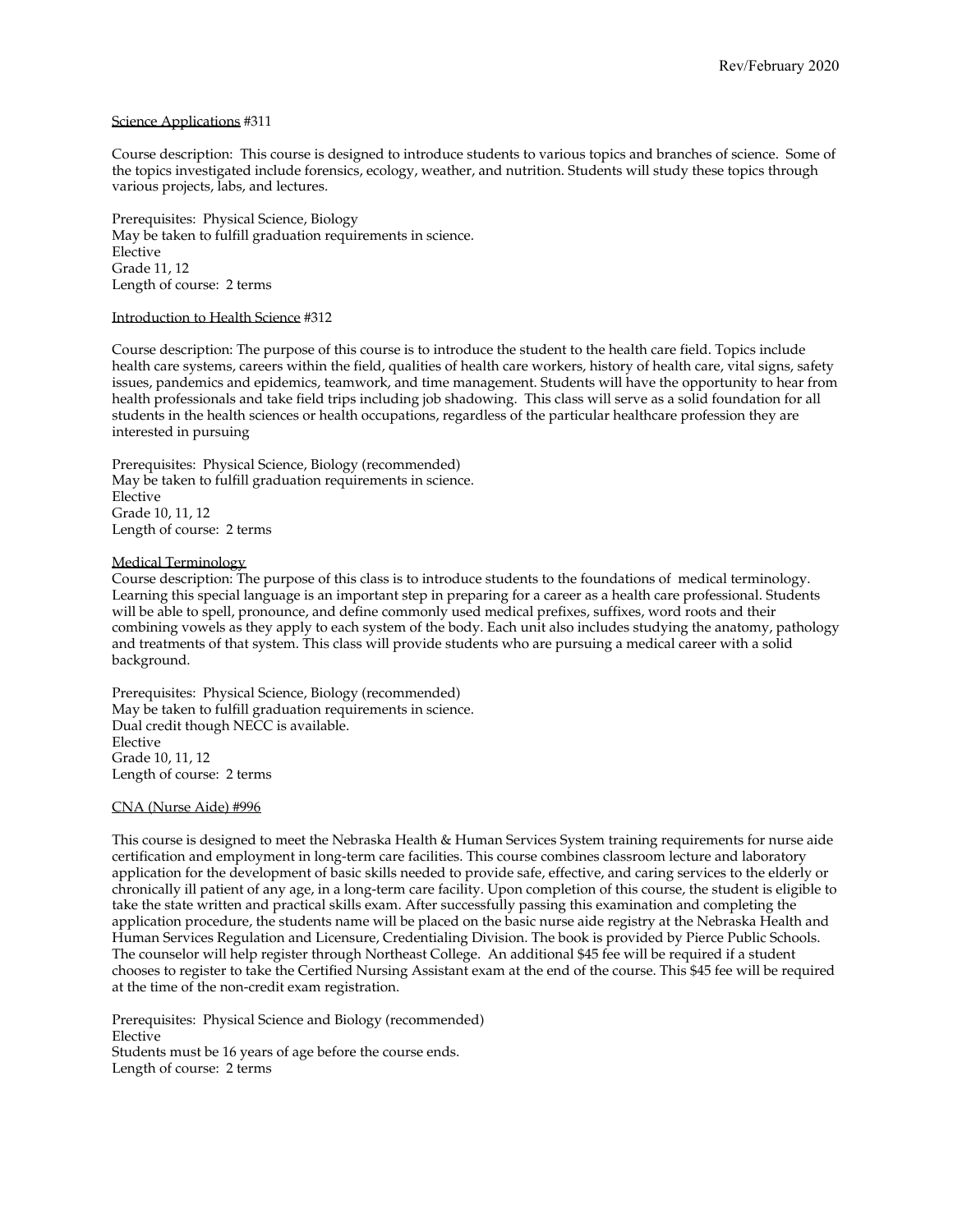### **SOCIAL SCIENCE**

#### Civics/Economics #401

Course description: This course will be broken down into two sections, government and economics. The government portion will focus on the three branches of our federal government and how state and local governments function. The economics portion of the class will deal with personal finances and how our government functions as a buyer and seller of goods with other countries.

Required course for 7th grade students. Length of course: 2 terms

#### American History 1 #412

Course description: This class will cover the early period of American History up to the mid  $19^{\text{th}}$  century. Besides the standard coverage of American History there will be an increased focus on geography skills and knowledge.

Required Course for 8th grade students. Length of course: 2 terms

#### American History 2 #405

Course description: American History 2 starts with Progressivism and Imperialism (1850s-1912) and continues up to present time. An emphasis will be placed on how events in the past have created the foundation for our lives today and how some historical events have a history of repeating themselves. Required Course for 10th grade students. Length of course: 2 terms

#### World History #404

Course description: This survey class will cover major eras in World History. Topics covered will include: early civilizations, Greece and Rome, world religions, Middle Ages, Industrialization, Mass Society, Imperialism, World Wars.

Required course for 11th grade students. Length of course: 2 terms

#### American Government #407

Course description: American Government is a study of our constitutional system with a close examination of the three main branches of our national government. Emphasis will be placed on the principals on which our government is based. Students will develop and present a project based on a general theme. They will differentiate between primary and secondary sources and use a variety of research skills.

Required for 12th grade students. Length of course: 2 terms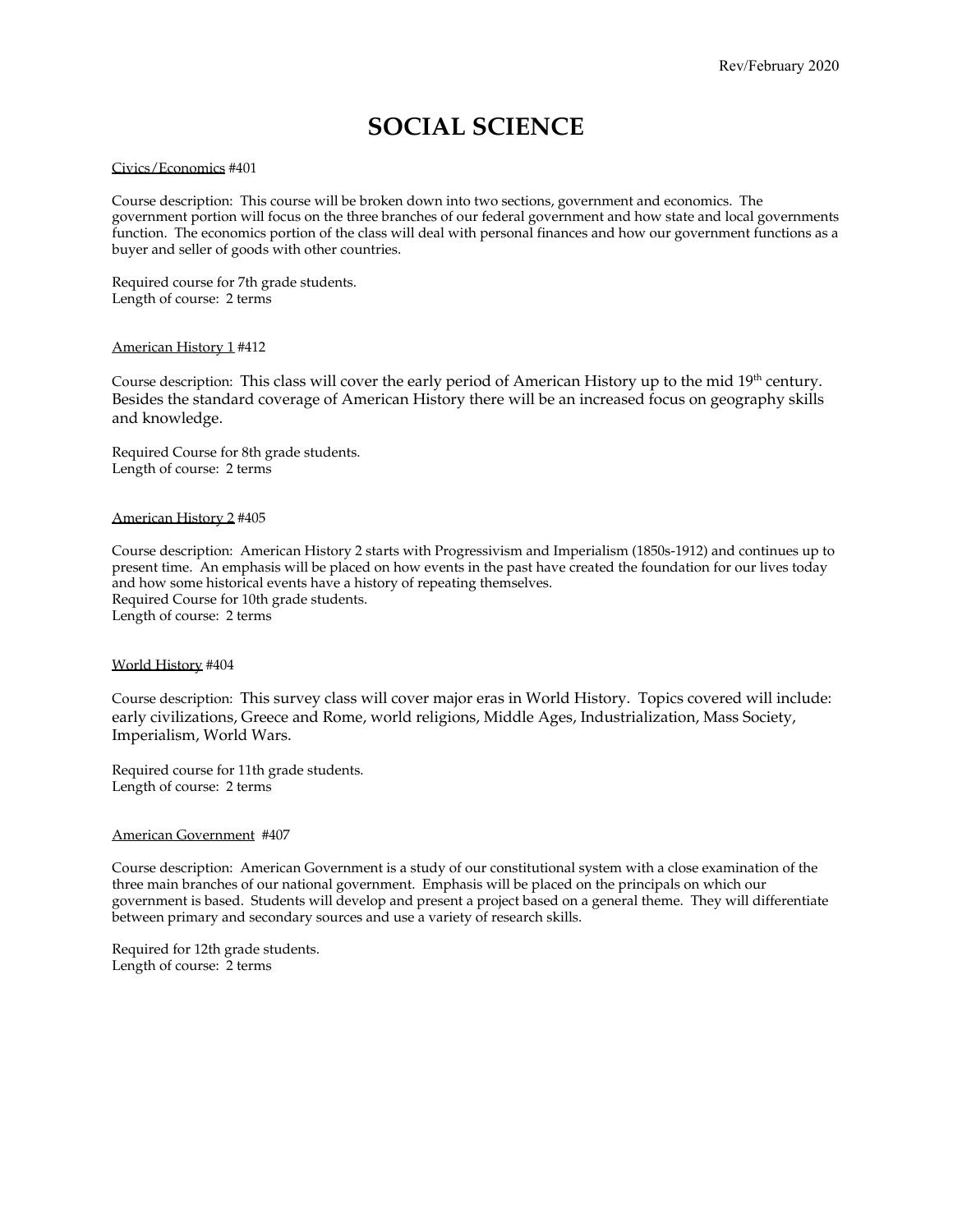#### Psychology #406

Course description: This course deals with the challenging study of human behavior. It is designed to investigate what psychologists have learned about why people do what they do. The student will discover new ways of looking at yourself and of interpreting the behavior of other people. Two things the student will gain by learning about psychology are insight into behavior and new practical information on how to deal with situations in everyday life.

Elective. Grades 11, 12 Length of course: 2 terms

#### Sociology #409

Course description: The emphasis for this class will be for the student to become an independent thinker into the subject of sociology. The student will discover the role that people and society play in figuring how we live our lives the way we do, what factors encourage us to take the paths we take and how and why we make the decisions we do.

Elective. Grades 10, 11, 12 Length of course: 2 terms

#### Economics #410

Course description: Economics is designed to help students understand and apply the theories of economics to current events and issues. A comprehensive study and evaluation of microeconomics and macroeconomics provides a framework for effective participation in a capitalistic system as citizens, wage earners, business owners, producers, and investors. This course also serves the needs of students who plan to major in business in college.

Elective. Grades 11, 12 Length of course: 2 terms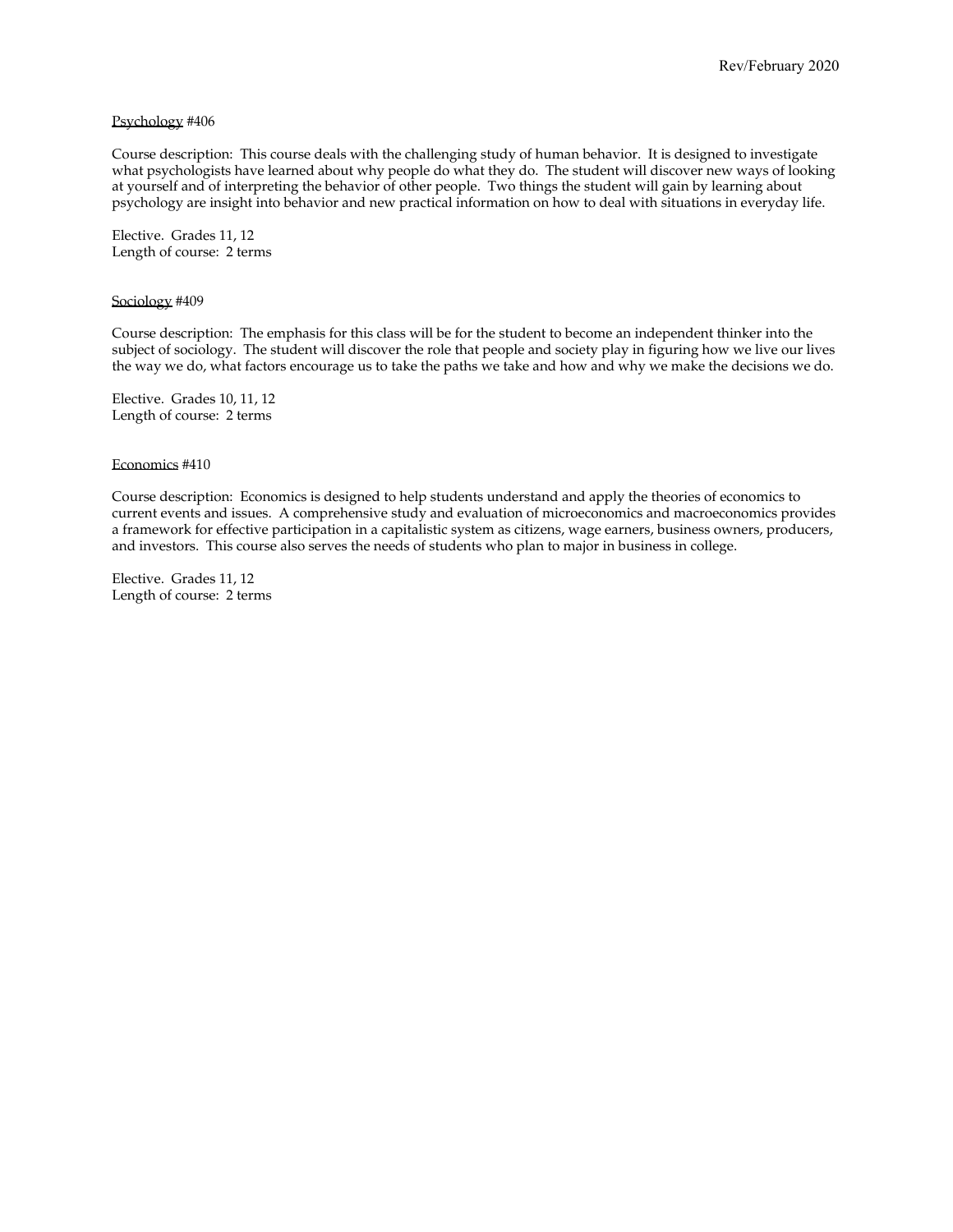## **Vocational AGRICULTURE EDUCATION**

#### Introduction to Agricultural Science #613

Course description: This course will introduce the opportunities available to students in the area of Agricultural Education. Topics will include science and technical aspects of agriculture and natural resources and concepts and skills related to leadership and interpersonal skill development. Students will also explore careers and begin a record keeping and career portfolio system, also known as a Supervised Agriculture Experience program (SAE). Students enrolled in this class are encouraged to become involved with student leadership and service activities through FFA. This class will include many hands-on activities, and will offer several opportunities to participate and/or compete in workshops and contests. Topics include: the agriculture and food industry, natural resources, animal science and livestock selection, soil and plant sciences, food safety and processing, public speaking, parliamentary procedure, and goal setting. Students will be required to maintain their Supervised Agriculture Experience (SAE) program, deliver a public speech, and participate in a parliamentary procedure demonstration, among many other activities.

Elective Grades 9, 10 Length of course: 2 terms

#### Agricultural Business and Leadership #615 (Offered every other year)

Course description: Students in the Agribusiness Management portion of the class will develop a comprehensive understanding of sound agricultural economic and management strategies. The topics for this class include: agricultural economic principles, changes in the Ag industry, international Ag trade, business structures, cash flows, Ag balance sheets, display, marketing and sales of Ag products, computer technology, decision making and goal setting, as well as resume and interviewing skills. This class will give students the fundamental skills for agribusiness management success. Students will participate in a number of case studies and will be asked to use critical thinking and evaluation skills. Local and regional professionals will be asked to guest lecture throughout the course. Students also have the opportunity to compete in agribusiness management contests. Students will be required to maintain a Supervised Agriculture Experience (SAE) program and record book.

The leadership and professional development portion of the class will explore the current concepts and theories of leadership, engage in an individual leadership development program, and understand the basics of building human relationships. Areas include: definitions of leadership, strengths and weaknesses, goal setting, defining mission and purpose, time management, developing vision, mentoring and role modeling, and leading in a diverse society. Students will participate in a number of hands-on, group activities. There are a number of events and competitions available as well. Students will be required to plan, implement and evaluate a service learning project.

Students are encouraged to become involved with leadership and service opportunities through FFA.

Elective Grades 11, 12 Length of course: 2 terms

#### Animal Science/Large Animal Management #603 & #603B - must take both

Course description: The Animal Science class will engage in the study of management, science, and technology of Livestock. Areas of emphasis will be: anatomy and physiology, reproduction technology, nutrition and feeding, health and disease, animal selection, beef and swine management, equine management, and food animal products. This class will introduce students to the latest technologies and theories available for animal management. There will be a number of guest lecturers and field opportunities for students. A livestock selection and management contest are available for students to participate in as well. Students will be required to maintain an Supervised Agriculture Experience (SAE) program and record book and complete a research paper. Students are encouraged to become involved with leadership and service opportunities through FFA.

May be used toward fulfillment of science requirements for graduation. Elective Grades 10, 11, 12 Length of course: 2 terms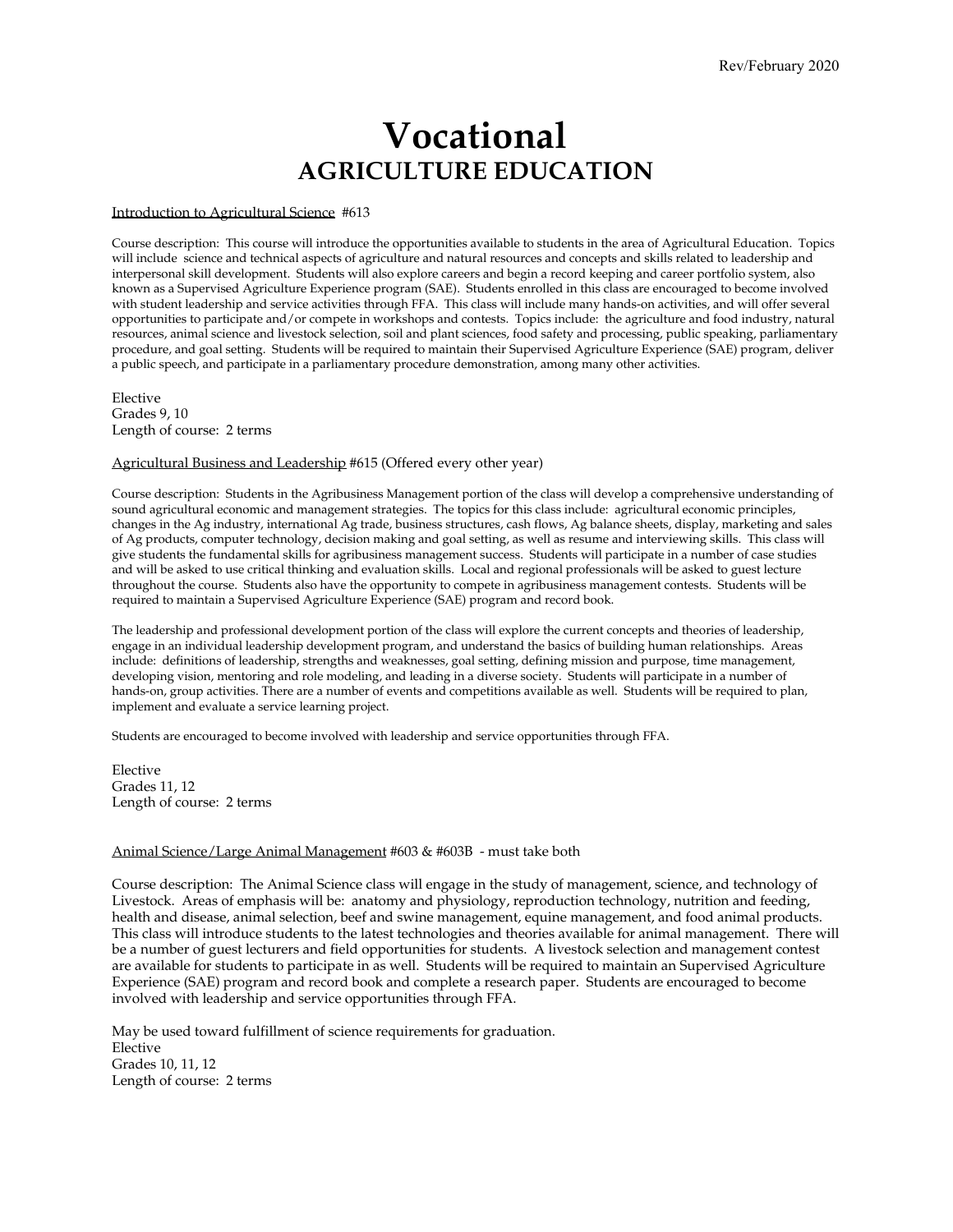#### Plant Science/Agronomy #609 & #609A - must take both

Course description: Students in Plant Science class will study plant processes based on cultural and natural processes. The class will explore how science and technology have changed the management of plants in various settings from crop production to turf care. Examples of class topics include: plant life processes, plant nutrition, soil science, crop production and management, precision farming technology, genetic altering of plants, landscaping, and turf management. Students will have the opportunity to grow and manage plants in a laboratory-growing unit.

Students will be required to maintain an Supervised Agriculture Experience (SAE) program and record book. Students are encouraged to become involved with leadership and service opportunities through FFA.

May be used toward fulfillment of science requirements for graduation. Elective Grades 10, 11, 12 Length of course: 2 terms

Ag Metals & Fabrication/Woodworking (aka Welding & Woodworking Part A & B) #610A & #610B - must take both

Course description: This class will expose students to a wide array of skills, knowledge, and procedures associated with the area of metals and fabrication. The class will cover tool and equipment identification, proper safety procedures involved in metal and general shop work, and the fabrication of metals, as well as other topics. Students will learn proper procedures involved with Oxy-Acetylene, ARC, MIG, and TIG welding, as well as Acetylene torch and plasma cutting. This class will also cover a variety of topics associated with agricultural mechanics such as tool identification, proper tool usage, and other miscellaneous content associated with the pathway of ag mechanics.

Students will be introduced to the design and construction of base and wall cabinets using typical carcass joinery and hardwood face frame joinery. Students learn correct and safe methods of millwork, and install plastic laminate and hardware.

Elective Grades 10, 11, 12 Length of course: 2 terms

Natural Resources/ Wildlife Management #619 & #619B - must take both

A course that provides an opportunity for students to increase awareness of the close ties among living organisms as well as natural and environmental concerns with the interrelationships of living organisms and the world around us. Students are exposed to careers related to natural resources systems. Students also look closely at Nebraska's natural resources and management techniques.

Students will closely examine ecological concepts, habitat management, wildlife species identification, and recreational opportunities that the environment and wildlife provide us with. Classroom and laboratory activities are supplemented through supervised agricultural experiences and leadership programs and activities.

Elective Grades 10, 11, 12 Length of course: 2 terms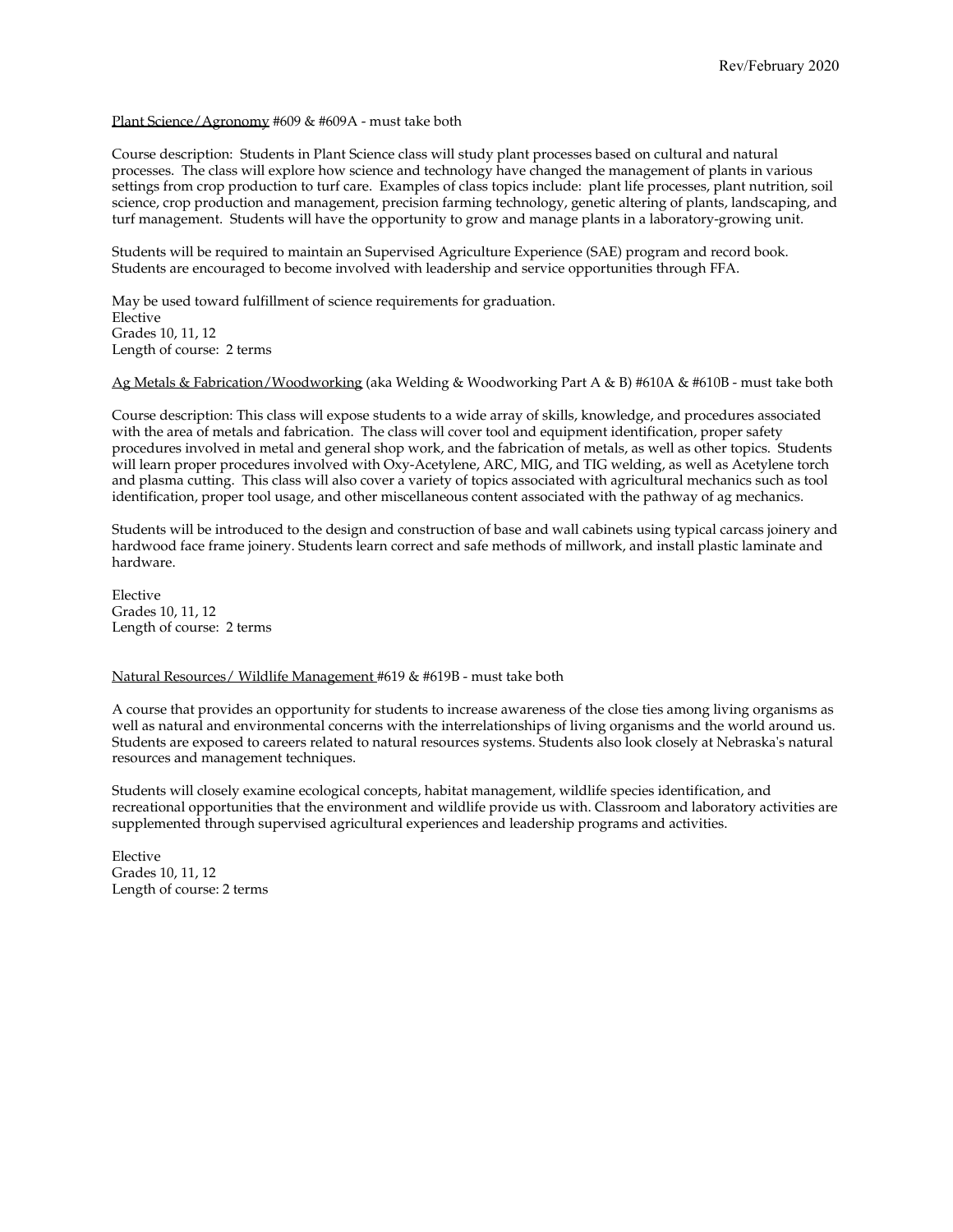### **SKILLS & TECHNOLOGY SCIENCES**

**(formerly Industrial Education or IT)**

Computer Aided Design (CAD) #611A & #611B - must take both

Course description: Students will learn the drafting skills necessary to complete multi-view drawings, working drawings, isometric drawings, and various mechanical objects to scale. The design program "Autodesk Revit 2020" will be utilized. Students will gain knowledge in a present day program that will enable them to continue their education at a higher level. Basic drafting terminology will be covered as well as new concepts in the area.

Students will learn architectural drafting skills associated with building a residential home. A complete set of building plans will be developed which include subdivisions, plot plans, foundations, floor plans, plumbing, electrical schematics, and elevations. The program "Autodesk Inventor 2020" will be utilized to enable the student to draw in 3D and include animation in their drawings.

Elective Grades 10, 11, 12 Length of course: 2 terms

#### Introduction to Industrial Technology (IT) # 606

Course description: Course description: Students will cover the areas of Industrial Technology covered here at PHS. These will include but are not limited to: drafting, CAD, energy, power, transportation, and woodworking. This course will introduce the students to other Industrial Technology courses offered here at PHS.

Elective Grades 9, 10 Length of course: 2 terms

#### Construction and Electricity #604 & #604A - must take both

Carpentry and skills related to building construction will be the basis of this class. Some of the units of instruction include: building a house from the foundation to the roof. This includes surveying, zoning laws, framing, rafter construction, concrete and foundations, and house designs. Part of the term will be the actual construction of a small utility building or any other projects that are available to build.

During the second term of the class, students will be studying electrical wiring procedures as it is related to residential wiring, electronics, fiber optics, integrated circuits, transistors, LED's, diodes, as well as other electronic components. Laboratory work will include wiring up electrical wires to control lights and switches and electronic boards. A small electronic circuitry project will be constructed.

Elective Grades 10, 11, 12 Length of course: 2 terms

#### Small Engines/Consumer Auto #616 & #616B - must take both

Course description: This course is two term courses combined. In the first term, the student will deal with small engine theory and application. Topics covered will include operation of two and four stroke engines, troubleshooting, and overhaul. The student is encouraged to bring an engine from home if available. If not, the school will provide engines to work on and maintain.

The second term course deals with the automobile. Topics covered include purchasing an automobile, financing, insurance, general service, and other systems in the vehicle. The objective of this course is to learn how to maintain a vehicle as much as possible. Lab activities will supplement classroom discussion on the systems of the vehicle.

Elective Grades 10, 11, 12 Length of course: 2 terms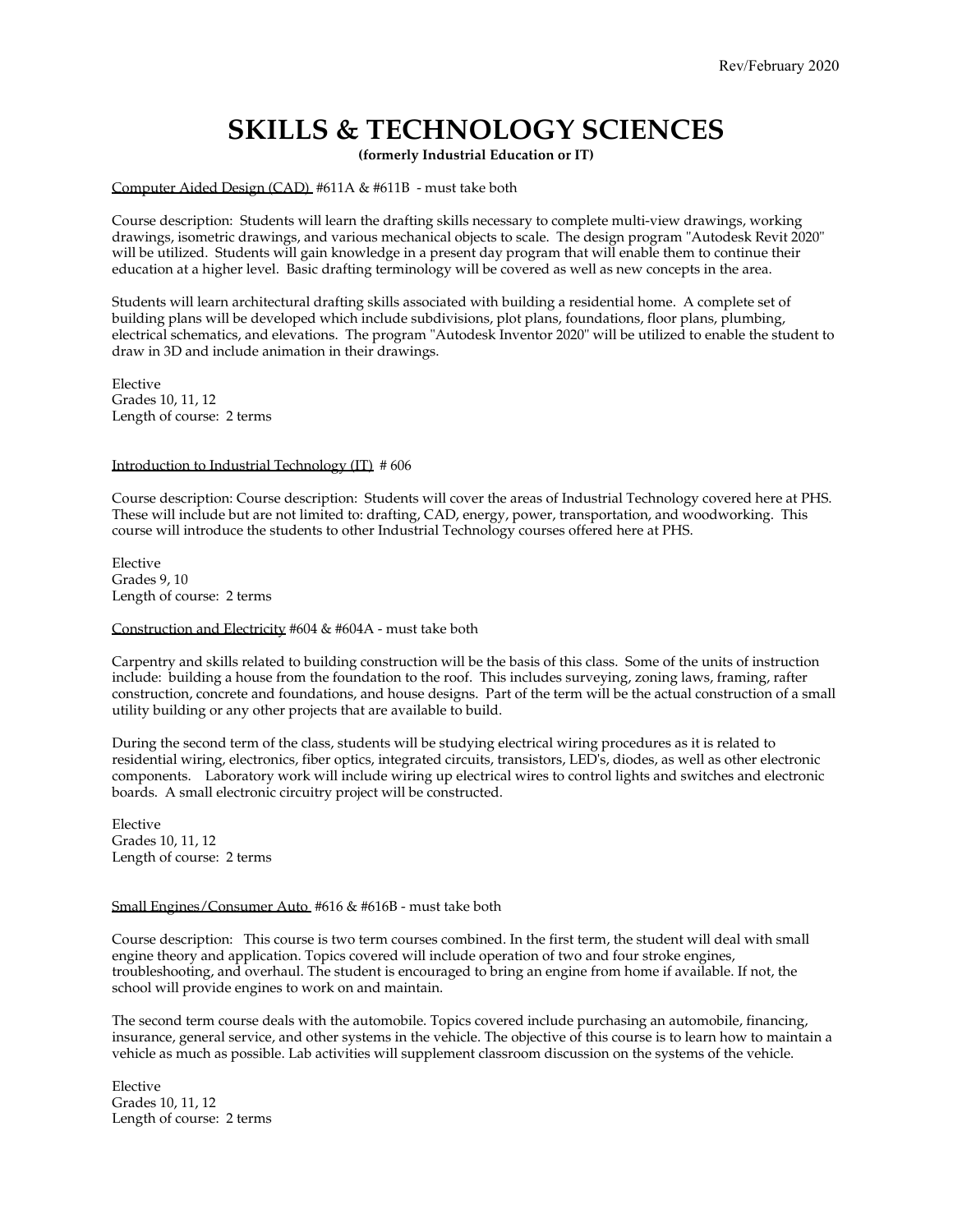### **FAMILY AND CONSUMER SCIENCES**

Introduction to Family and Consumer Sciences (FCS) #622 (Offered every other year)

Course description: This first course, will provide students with an overview of the four major content areas of Family and Consumer Sciences. Students will be introduced to child development, family relationship concepts and how they relate to family dynamics. Additionally, students will identify financial literacy and consumer economic principles. Students will understand the concepts of design through textiles for personal and home use. Throughout the course, students will develop communication, leadership and career investigation skills.

Elective Grades 9 10,11,12 Length of course: 2 terms

#### Fashion & Interior Design #626 & #626B - must take both

Course description: This is a combined FCS course where students will learn how to effectively use the elements and principles of design to enhance one's appearance and living spaces. Emphasis will be on using creative ways to design apparel and interior spaces. Students will draw clothing designs, and construct a garment and or accessory using the machine and hand sewing techniques. Students will also learn how to read floor plans, plan furniture arrangements within living spaces and learn to draw designs to scale. A hands on, project based approach will be used for this combination class.

Elective Grades 10, 11, 12 Length of Course: 2 terms (1 term Fashion, 1 term Housing)

#### Nutrition and Food #624

Course description: Foods and Nutrition is an introductory food preparation and a nutrition course. Major topics related to how food is prepared using different cooking techniques, food prep techniques and cooking methods will be covered. Students will also understand how food and nutrition contributes to overall health and wellness. Nutrition topics throughout the lifespan will be covered. Class lecture and discussion, demonstrations, food labs, field trips, hands on projects and home cooking experiences will be used as part of the class instruction.

Elective Grades 10, 11, 12 Length of course: 2 terms

#### Child Development #623 & #623B - must take both

Course description: This course will aid the student in developing pre-parenting skills that can be used when working with children in a variety of settings. Students will gain an understanding of the decisions that must be made and parenting practices that will benefit children. Students will understand how children grow and develop. Parenting readiness will be evaluated and students will gain an appreciation of the responsibility involved with parenthood. Reproduction, pregnancy, labor and delivery will be discussed with prenatal care being the central focus. Simulated parenting experiences and other hands on, project based activities will be used to help students gain an appreciation for the challenges and joys that parenting and working with children can bring. Additionally, the class travels to a hospital to tour the delivery and neonatal units. Physical, emotional, social, intellectual, and moral development of children will be studied. Discipline of children will also be covered. Special projects will include teaching preschool and observing and interacting with children.

Elective Grades 10, 11, 12 Length of course: 2 terms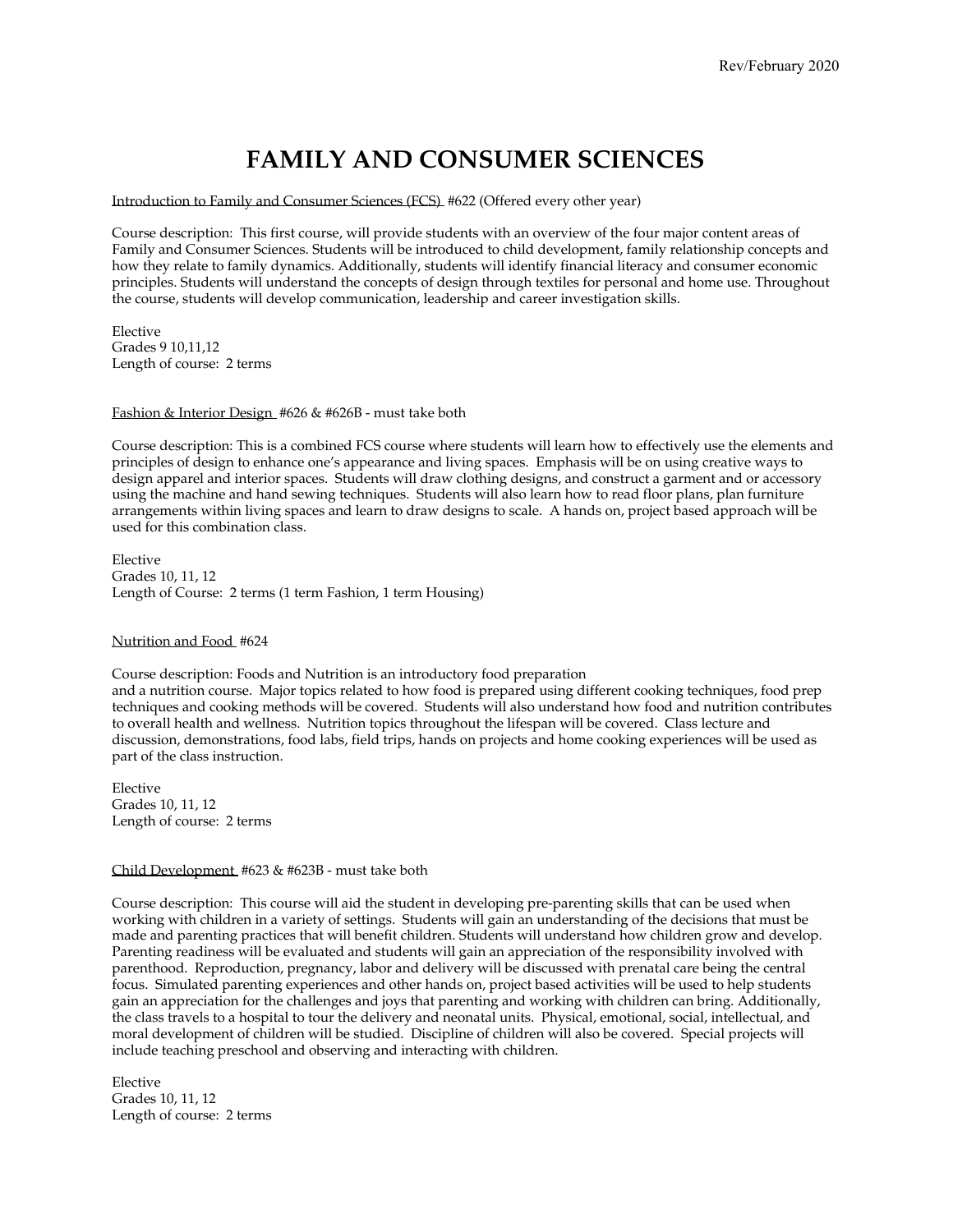### **BUSINESS**

Introduction to Business #630

Course description: This class is of value to all students because it covers topics that are important for everyday life. Specific topics covered include various economic systems, good consumerism, banking services, savings and investments, keeping records, taxes, borrowing money, charge accounts, and being a wise consumer. It is suggested that this course be taken the freshman or sophomore year.

Elective Grades 9, 10, 11, 12 Length of course: 2 terms

Accounting 1 #634 & #634b - must take both

Course description: Accounting 1 provides students with instruction in the terminology and concepts of sole proprietorships and corporations. Double-entry accounting principles and procedures are applied in maintaining business records for both service and merchandising businesses. Students are provided with opportunities for hands-on experiences on the computer. Individuals who plan to major in accounting or business administration in college would benefit from this course.

Elective Grades 10, 11, 12 Length of course: 2 terms

Accounting 2 #635 & #635b - must take both

Course description: Introduction of accounting principles, concepts, and practices. Topics are the balance sheet, the income statement, the statement of owner's equity, the statement of cash flows, worksheets, journals , ledgers, accruals, adjusting and closing entries, internal controls, inventories, fixed and intangible assets, liabilities, equity and financial statement analysis. This course provides a foundation for more advanced work in the fields and business.

Prerequisites: Accounting 1 May be taken for dual credit through NECC. Elective Grade 11, 12 Length of course: 2 terms

Personal Finance #642

Course description: This course will cover the basic principles needed for effective personal financial management, including the practical applications of money management, budgeting, taxes, credit, insurance, housing, investments, and retirement planning.

May be taken for dual credit or Articulation agreement with NECC. Elective Grades 11, 12 Length of course: 2 terms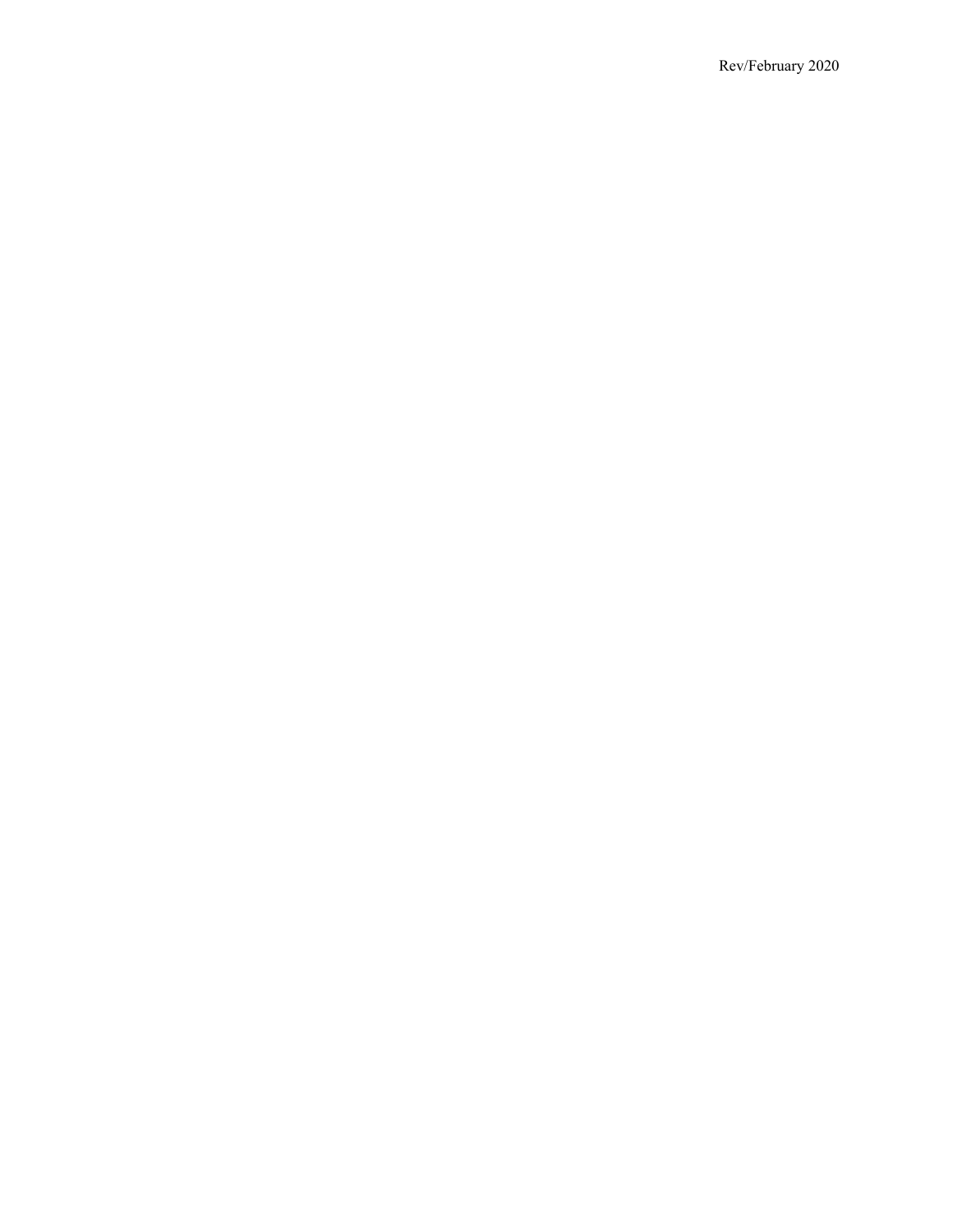## **Specialists PHYSICAL EDUCATION & HEALTH**

#### Health and Physical Education - 7 #505

Course description: This class will meet in the gym three days a week for physical education and two days a week in an assigned classroom for health. The physical education class will consist of a variety of activities that will develop and strengthen the student's physical, social, and mental health. These activities will include fitness activities, FitnessGram physical fitness testing, line dance, frisbee activities, volleyball, volleybird, cooperative activities, critical thinking activities, football, tumbling, cageball activities, table tennis, team handball, and many more. To keep up on personal hygiene, students are expected to shower after classes when there is physical activity. The health related part of the class will consist of three to six units including total health, social and public health, fitness and nutrition, physical health, substance abuse, and safety and the environment. The physical health unit includes body systems (male and female reproductive organs), noncommunicable diseases, and communicable diseases (sexually transmitted diseases). The students will be educated by means of lecture, videos, overhead transparencies, powerpoint discussions, guest speakers, class discussion, group and dual activities, and health labs.

Required course for all 7th grade students. Length of course: 2 terms

#### Health and Physical Education - 8 #501

Course description: The eighth grade health and physical education course is a continuation of the seventh grade course. The health topics are covered in more depth.

Required course for all 8th grade students. Length of course: 2 terms.

#### Health and Physical Education - 9 #502

Course description: This physical education class stresses the development of fitness, strength, flexibility, cardiovascular endurance, and coordination through a wide variety of activities. Each physical education day is comprised of work on flexibility through various stretching exercises, strength through push ups and abdominal crunches, cardiovascular endurance through rope jumping and continuous running, and coordination through form running. We will also focus on both team activities/games and individual activities. These activities include: softball, volleyball, archery, horseshoes, badminton, table tennis, soccer, floor hockey, Frisbee golf, football, and basketball. Health class will be spent on health related units. This part of the class will be much like any other class with daily work, quizzes, and tests. The topics that will be discussed are as follows: endocrine and reproductive systems, prenatal development and birth, adolescence and the life cycle, sexually transmitted infections and HIV/AIDS, first aid and emergencies, and making healthy choices and choosing to be abstinent.

Required class for all 9th grade students. Length of course: 2 terms

#### Strength and Fitness #504

Course description: This course is designed to meet the needs of the student in the area of strength, flexibility, power, cardio-vascular endurance and agility. The main focus of the class is to improve the strength of the participating students. Our strength program is comprised of four days of strength training (Monday - Thursday) and one day of rest (Friday). The total strength program lasts nine weeks. The various lifts and exercises performed in class utilize both free weights and universal weights. All students and expected to dress out and actively participate each day. Personal hygiene is important and students are expected to shower after physical activity. An average class day in Strength and Fitness is one hour of strength training, twenty minutes of flexibility and cardiovascular endurance activities, and ten minutes to shower and change.

Elective. Grades 10, 11, 12 Length of course: 2 terms May be repeated if passed. Does not apply to GPA.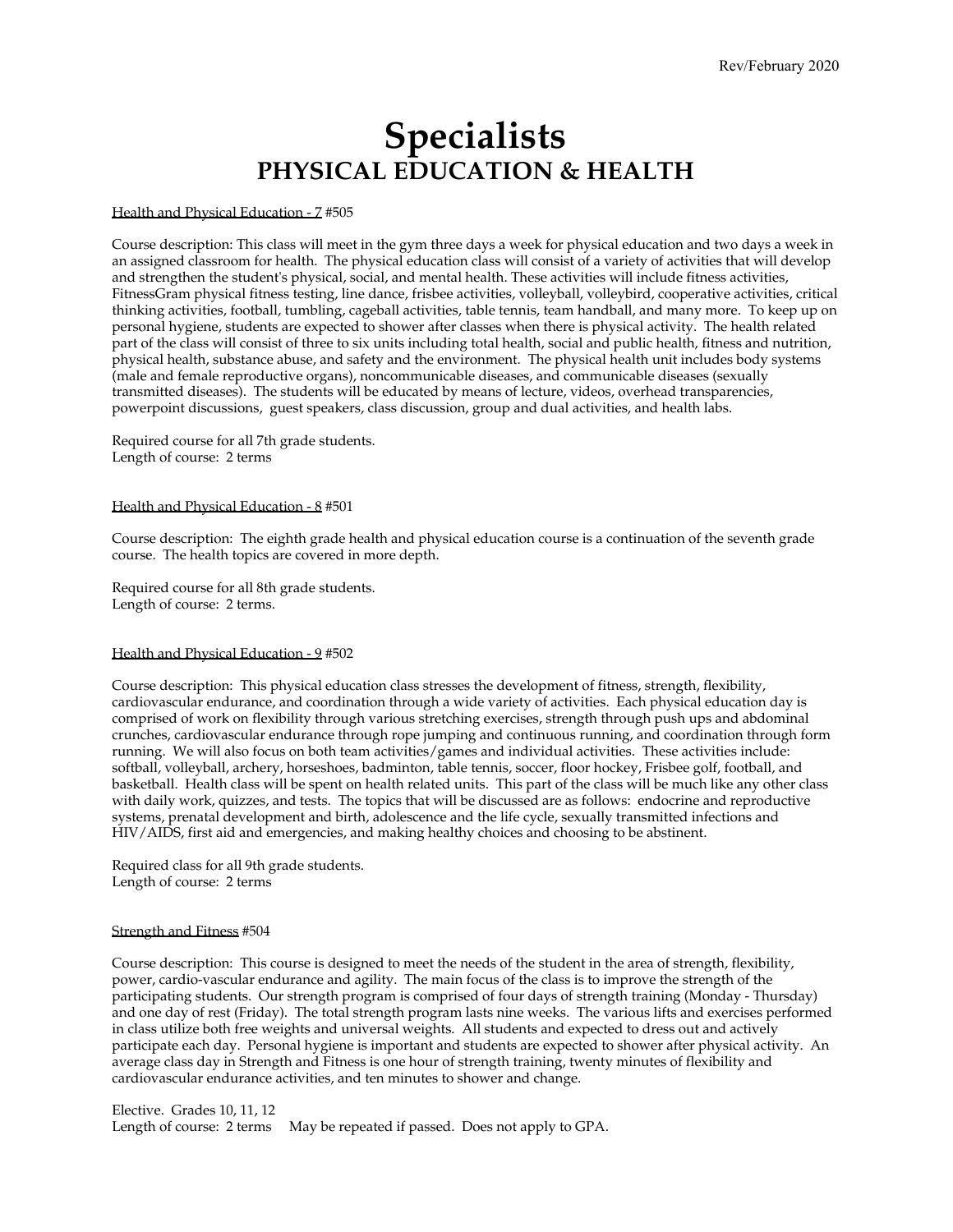### **MUSIC**

#### Senior Choir #550, #551

Course description: Senior Choir is an elective subject, available for students in grades 9-12. The course is available all four terms for five credits per term. Failure prevents a student from enrolling in the course for another term. The choral ensembles focus on the development of comprehensive choral musicianship through the performance experience. Members will be exposed to a variety of music literature with an emphasis on high quality performance and thorough understanding. This ensemble performs throughout the year.

Elective. Open to students in Grades 9, 10, 11, 12 by permission of instructor Length of course: 1-4 terms May be repeated with a previous passing grade. Does not apply to GPA.

#### Senior Band #560, #561

Course description: The Varsity Band is a continuance of development of the skills and techniques introduced in all previous bands. The band is essentially a performance oriented ensemble, performing for many community and school activities. Students have the opportunity to participate in marching band, concert band, jazz band, pep band, and small ensembles. Students receive credit for every term. The grading is not applicable to GPA. Failure prevents a student from enrolling in the course for another term.

#### Elective Grades 9, 10, 11, 12

Length of course: 1-4 terms May be repeated with a previous passing grade. Does not apply to GPA.

#### Sr. Band and Choir Split Block – S1 #568 & #569; S2 #570 & #571

Course description: Senior Band and Choir is offered for those students who would like to participate in both band and choir. Students receive credit for every term. The grading is not applicable to GPA. Failure prevents a student from enrolling in the course for another term.

Elective Grades 9, 10, 11, 12 Length of course: 1-4 terms May be repeated with a previous passing grade. Does not apply to GPA

#### Jazz Band

Jazz Band is a select ensemble made up of saxophones, trombones, trumpets, drums, guitar, bass guitar, piano and vibes. Jazz Band focuses on the development of skills required to play all different styles of music such as Latin, swing, rock-funk, shuffle and blues. The students have the opportunity to develop improvisational skills and focus on more complex scales. Selection is based on a competitive audition and no credit is given. Jazz Band meets partially during regular band time and before school on select days from 7:00 am-7:35 am.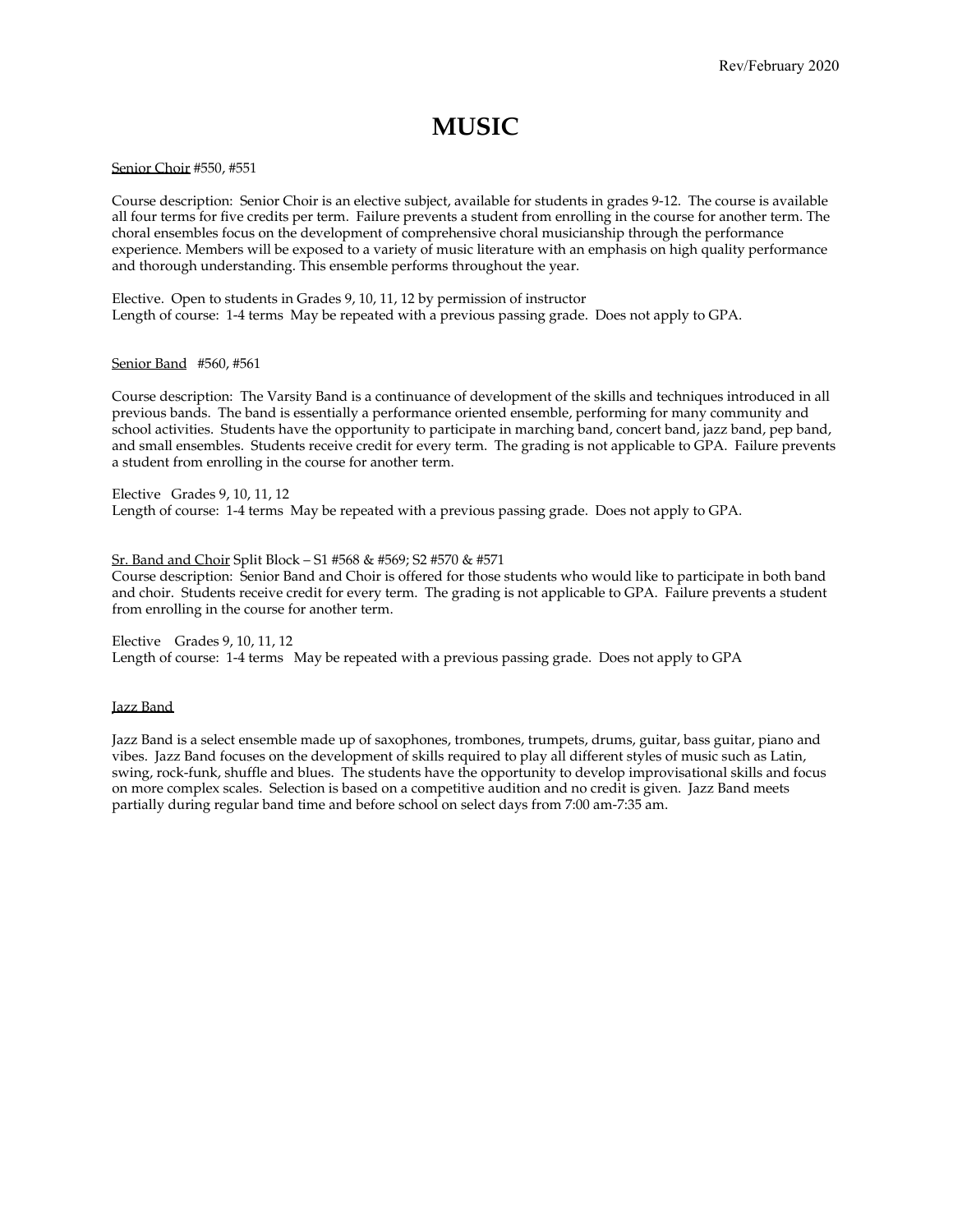### **ART**

#### Art 1 #520

Course description: Art 1 will introduce students to a wide variety of media, skills, technology, and thought processes. Beginning level students will practice these various skills through the use of media in class sessions and also be given the opportunity to work on their own artworks. Students will be exposed to technology through the use of computer to create art work. Thought processes that promote creative thinking will also be practiced while creating.

Elective. Grades 9, 10,11,12 Length of Course: 2 terms

#### Art 2 #521

Course description: Art 2 is offered to those students who have successfully completed Art 1. This class is designed to further a student's skill level in media used in Art 1 and introduce them to more media and techniques. Students will keep a sketchbook which will chart progression of skill development by providing an avenue for self-expression and practice. Creative thinking will be stressed so that students will create works of interest and substance. The use of technology will be increased through programs and the number of opportunities to practice using those programs.

Prerequisites: Art 1 Elective. Grades 10,11,12 Length of course: 2 terms

#### Art 3 #522

Course description: Art 3 is offered to those students who have successfully completed Art 2. This class is designed for those students who want to further their artistic skills. Their skill levels in using media will increase to the point that desired effects can be controlled consistently. Students will begin to show a personal style unique to their own way of working with each media. Technology will provide students with a variety of avenues that setup images from design setup to making movies. Students will provide evidence of creative thinking skills while completing projects.

Prerequisites: Art 2 Elective. Grades 10, 11, 12 Length of course: 2 terms

#### Art 4 #523

Course description: Art 4 is offered to those students who have successfully completed Art 3 and are interested in pursuing a career in the art field. Students will work to further refine their style and way of working with each media. Students will have the opportunity to direct their instruction to help suit their professional goals. The instruction will give students the opportunity to work through problems in a way typical of their future field. This class will also have students prepare a portfolio as an example of their abilities. Evidence of higher order thinking skills used in the creation of a idea will be demonstrated through the completion of an art project. The use of technology to enhance design and technology skills will be further practiced through the variety of computer programs available.

Prerequisites: Art 3, instructor's permission Elective. Grade 11, 12 Length of course: 2 terms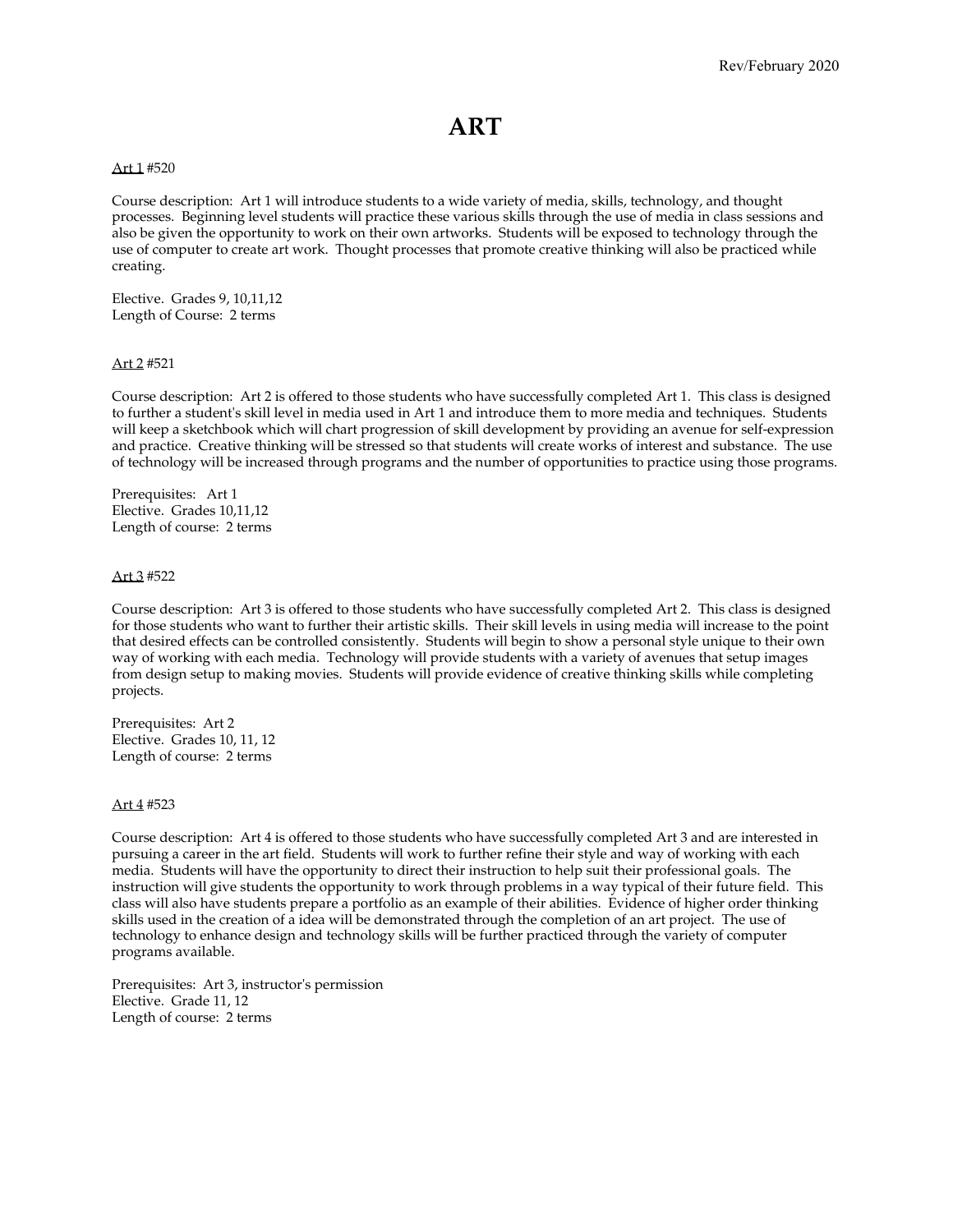#### Art 5 #524

Course description: Art 5 is offered to those students who have successfully completed Art 4 and will be pursuing a career in Art Education, Graphic Design, or a career that will be directly benefited from more visual art exposure. Students will have the opportunity to develop their art skills to a level to attain scholarships through the presentation of their portfolios. Instruction will be individualized to help round out a student as well as enhance those strengths that are already evident. Technology will again be utilized to help students gain knowledge and understanding on using computers. Students will also be expected to aid in the instruction of other students within the classroom.

Prerequisites: Art 4, instructor's permission Elective. Grade 12 Length of course: 2 terms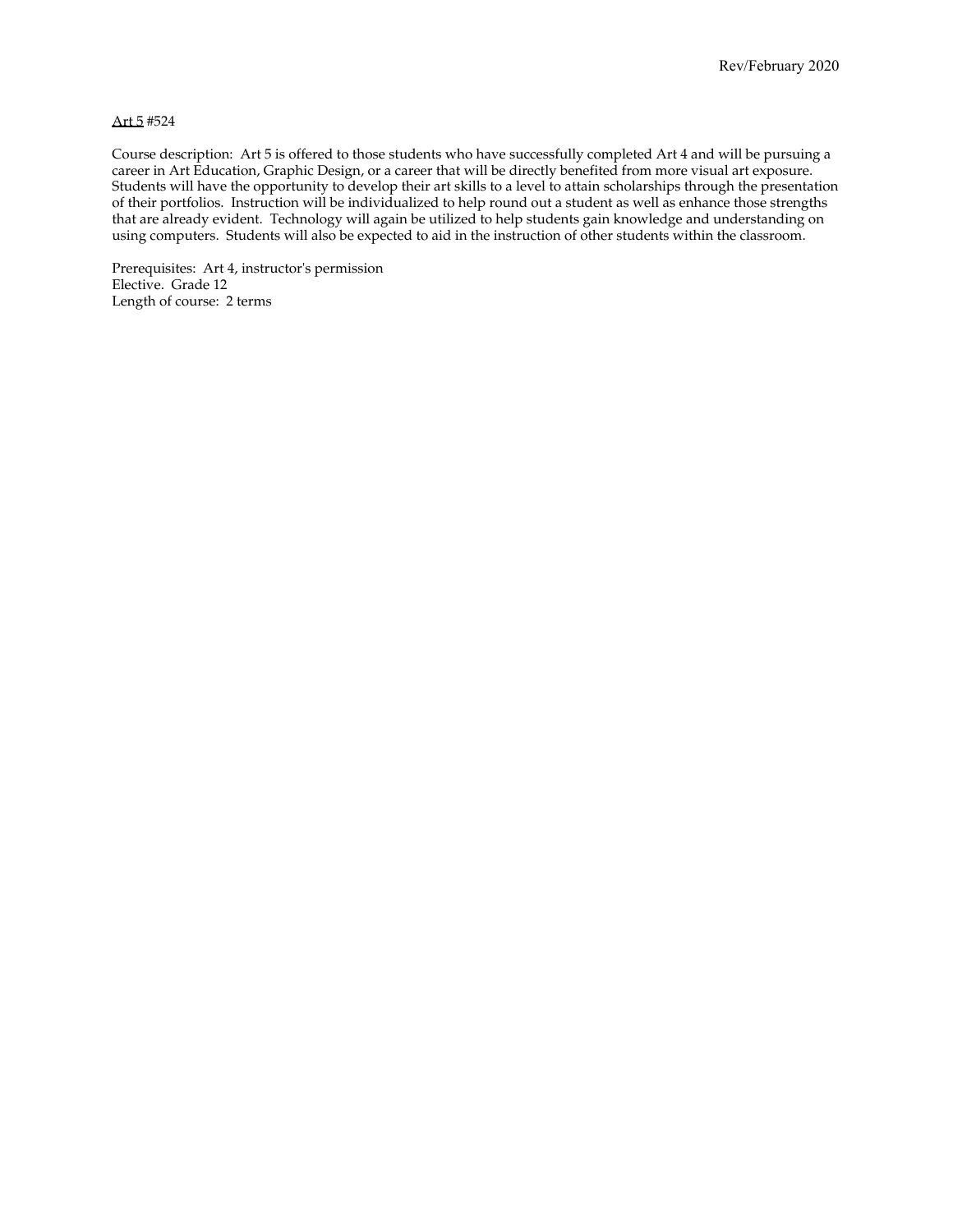### **OTHERS**

#### Real World Seminar #644

Course description: This course will be divided into three 6 week mini-courses. These three courses are Money Management & Financial Planning taught by a Business teacher, Relationships & Family Life taught by a FCS teacher and Home & Auto Maintenance taught by an IT teacher. This class will give upperclassmen students at Pierce High School the necessary tools and information needed to be successful once they graduate and begin life on their own. Starting in the 2013-14 school year, this course will be a graduation requirement and can be taken either in a student's junior or senior year.

Required for 12th Graders Length of course: 2 terms

#### Cadet Teaching #752

Course description: This course is for students interested in a career in education. The student will be paired with a faculty member and will assist in the classroom.

Prerequisite: Must have permission from the guidance office. Elective. Grade 12 Length of course: 2 terms

#### Cadet Coaching #803

Course description: Cadet coaching is offered as either a one term (9 week) or full semester course. The student will assist on-staff coaches during the junior high sports season with everything from on-field/court coaching to practice planning to team management. The class will be a pass/fail course.

Prerequisite: Must have permission from the principal or athletic director. Elective: Grade 11, 12 Length of course: 1-2 terms Does not apply to GPA.

#### Office Aide #801

Course description: Students may serve as office aides with special permission. The duties of an aide are to assist the school in duplicating materials or assisting with activities. Additionally, office aides have specific duties each period. No credit is awarded for being an aide.

Elective. Grades 11, 12 Length of course: 1 term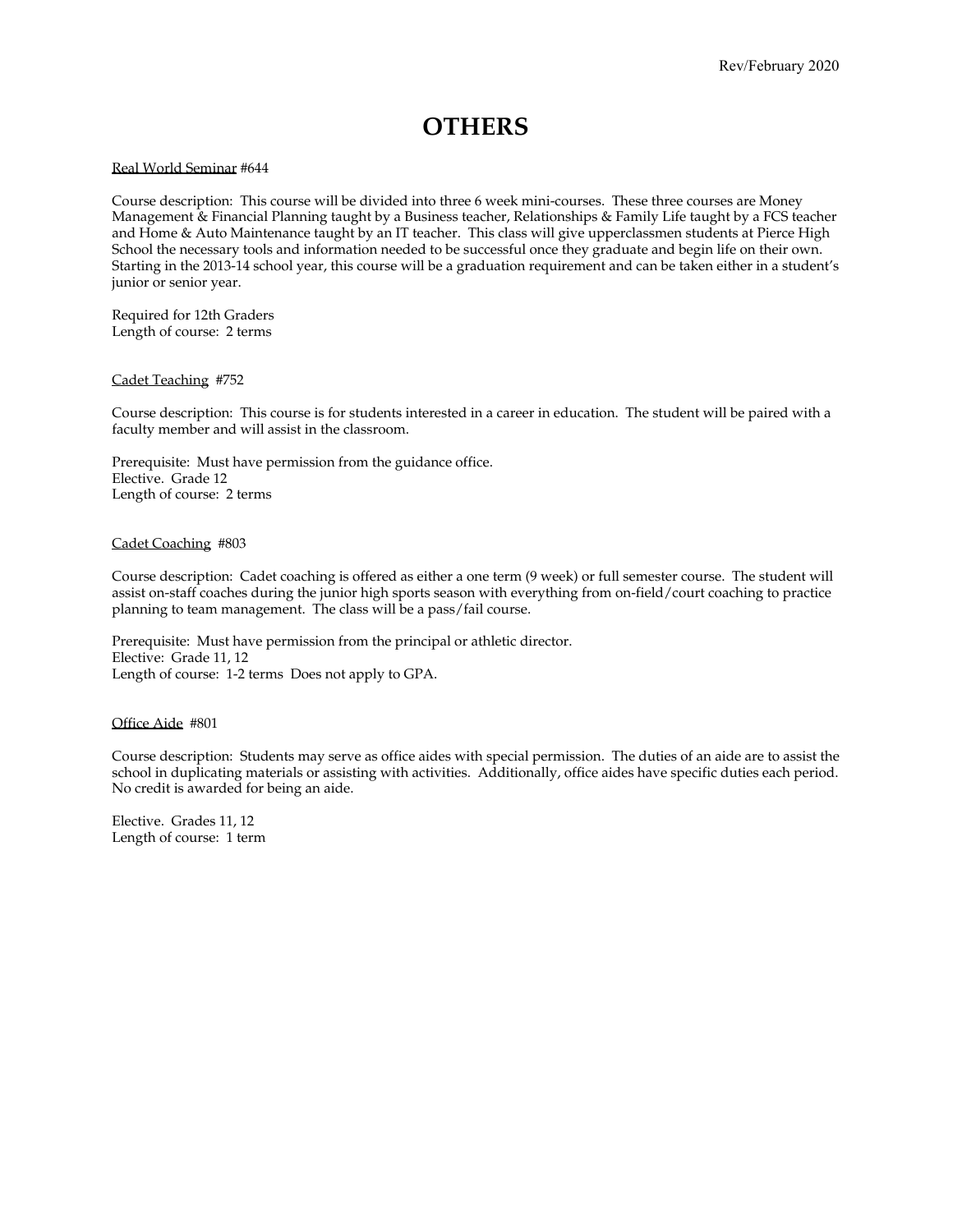#### Junior High Exploratory 7 #805

Course description: Junior High Exploratory is a survey course of several areas. Students spend six weeks in each of the following areas: Writing, Keyboarding, and Social Skills. Required for 7th graders. Length of course: three 6 week courses (2 terms).

#### JH Exp Writing

Course description: Exploratory writing will focus on the basic fundamentals of writing needed to successfully construct a five-paragraph essay. Required for 7th graders. Length of course: 4.5 weeks

#### JH Exp Social Skills

Course description: Social Skills uses the Boys Town Model of Social Skills to teach skills such as showing responsibility, team work, and peer pressure. Students also learn to use a decision making model and practice methods of managing anger and handling bullying. Students write personal mission statements and learn about strengths, qualities, and multiple intelligences that contribute to success. Required for 7th graders. Length of course: 6 weeks

#### JH Exp Keyboarding

Course description: Emphasis will be placed on learning touch keyboarding. We will memorize the alphabetic and numeric keyboards as well as the basic service keys. Computer terms will be learned. Correct posture will also be emphasized, as well as figuring and setting margins. Required for 7th graders Length of course: 6 weeks

#### Junior High Exploratory 8 #808

Course description: Junior High Exploratory is a survey course of several areas. Students spend four and one half weeks in each of the following areas: Family and Consumer Sciences, Industrial Technology, Speech, and Spanish. Required for 8th graders. Length of course: four 4.5 week courses (2 terms)

#### **IH Exp Family and Consumer Sciences**

Course description: This course provides students an opportunity to look at Family and Consumer Sciences. The basics of human relations/communications, decision making, fitness and nutrition, food preparation, child care, and basic clothing construction are incorporated into the class. Money management and other consumer issues are taught throughout the course by a reality simulation. The reality simulation consists of the class existing as a town and the students as townspeople with jobs and expenses. Required for 8 graders Length of course: 4.5 weeks

#### JH Exp Industrial Technology

Course description: This is a course designed to explore the various fields of industrial and agricultural technology. The students will develop a basic understanding of the different careers available in agricultural and industrial technology. Most of the units of instruction will have "hands on" experience. some of the units are: computer controlled mill, computer controlled robotic arm, auto-cad drafting, plant propagation, livestock, crops, drafting, environment, engine principles, electricity, and carpentry. Upon completion of the class students will have a better understanding of the world of work and be better prepared to select classes in high school that will assist them with their career objectives. Required for 8 graders Length of course: 4.5 weeks

#### JH Exp Speech

Course description: In this class the students are exposed to the principles needed to create a speech, including research, writing, and learning about nonverbal communication. They will give three speeches. Required for 8th graders. Length of course: 4.5 weeks

#### JH Exp Spanish

Course description: this class introduces students to the Spanish language and the cultures of the peoples around the world who speak Spanish. Students learn basic vocabulary such as numbers, time, weather, greetings, dates, colors, animals, family and rooms. They also study the culture of Mexico and the Hispanic influence in the United States. Required for 8 graders Length of course: 4.5 weeks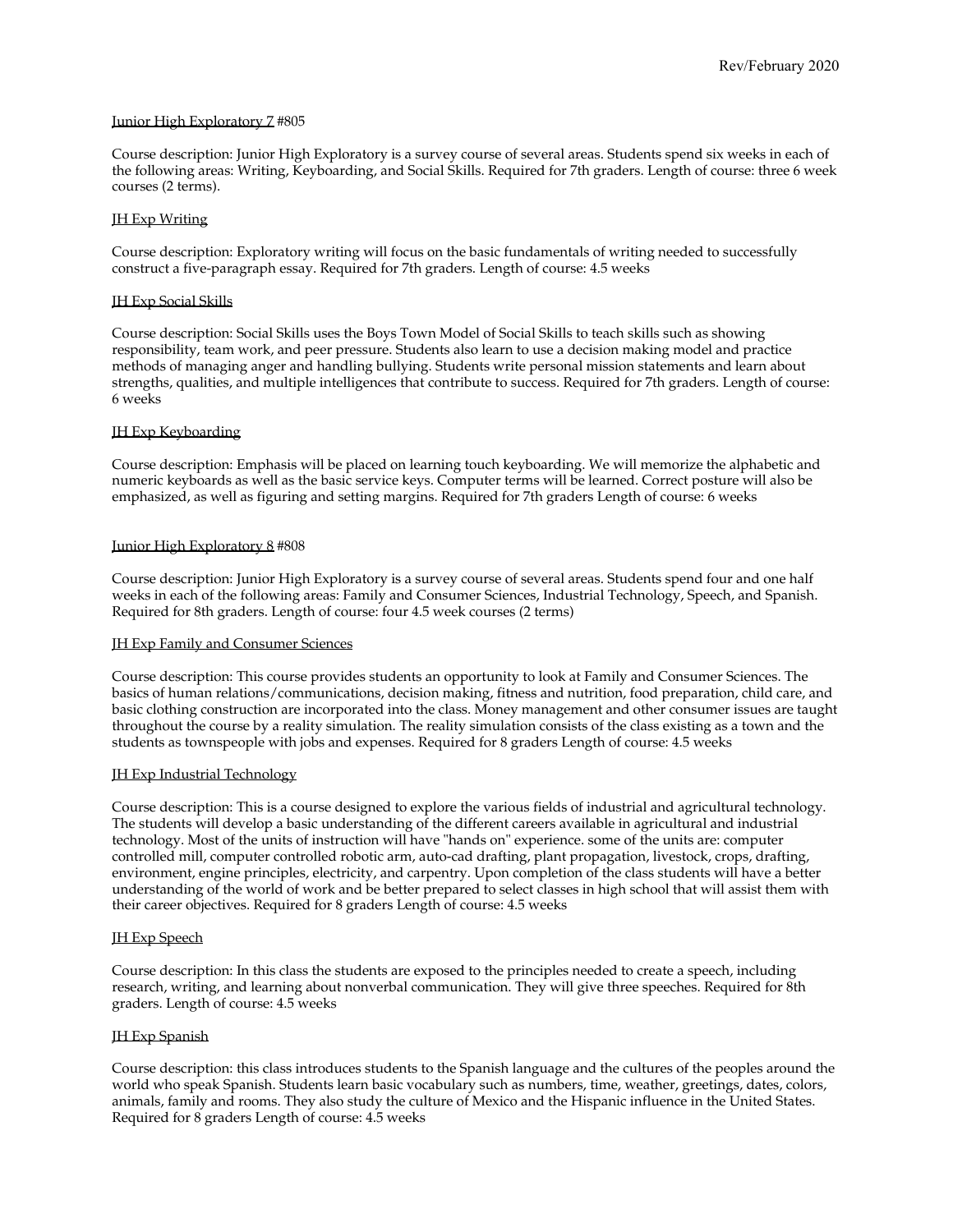#### Junior High Activities

Course description: Junior High Activities is a course in which students can explore fine arts and athletics. (See the descriptions that follow.)

Required for all 7th and 8th graders. Length of course: 4 terms

#### Junior High Band

Course description: The Junior High Band is a continuation of the development of skills and techniques introduced in the fifth and sixth grade bands. Special emphasis is placed upon the study of scales, rhythms, and pitch discrimination. It is also a forum for developing ensemble playing skills. The Junior High Band is primarily a concert group, however there is an introduction to Marching Band in the early fall. Students who wish to be in Junior High Band that have no previous experience must have special permission from the instructor to participate.

Elective: Grades 7 & 8 Length of course: 4 terms

#### Junior High Choir

Course description: Junior Choir is an elective subject, available to any seventh or eighth grade student. Students will expand their knowledge of musical terminology and history, drawing from previously acquired elementary skills. Members will be exposed to a variety of music literature with an emphasis on high quality performance and thorough understanding. Students in choir have the opportunity to participate in Show Choir. Both ensembles perform throughout the year. All students are expected to attend all required concerts for their choir

Elective. Grades 7 & 8 Length of course: 4 terms

#### Junior High Athletics

Course description: Each student will have the opportunity to improve themselves, not only physically, but socially and mentally, through a variety of different activities. For junior high boys interested in athletics football, cross-country, basketball, wrestling, and track are offered. For junior high girls interested in athletics: volleyball, cross-country, basketball, and track are offered. The practices begin approximately at 2:45 P.M. and end at approximately 4:00 P.M.

Elective - Grades 7, 8 Length of course - depends on the athletic season - student may participate in as many sports as they like.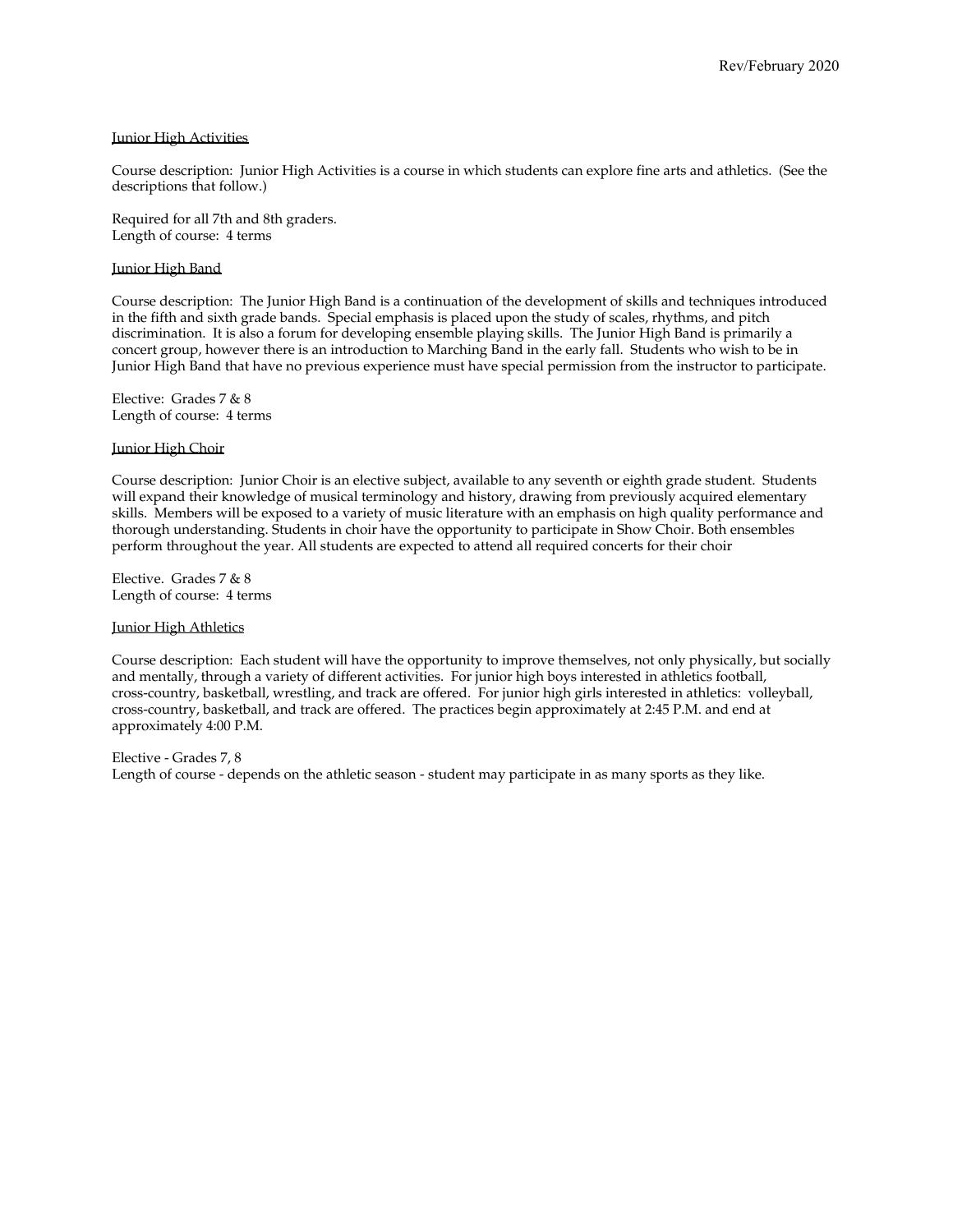### **SPECIAL EDUCATION**

#### Lifeskills English 7 #703

Course description: This is an individualized program in English topics designed to meet the needs of the seventh grade Special Education student.

Pre-requisites: Placement by Special Education department. Length of Course: 2 or 4 terms

#### Lifeskills English 8 #709

Course description: This is an individualized program in English topics designed to meet the needs of the eighth grade Special Education student.

Pre-requisites: Placement by Special Education department. Length of Course: 2 or 4 terms

Lifeskills English 9 #705

Course description: This is an individualized program in English topics designed to meet the needs of the freshman Special Education student.

Pre-requisites: Placement by Special Education department. Length of Course: 2 or 4 terms

#### Lifeskills English 10 #706

Course description: This is an individualized program in English topics designed to meet the needs of the sophomore Special Education student.

Pre-requisites: Placement by Special Education department. Length of Course: 2 or 4 terms

#### Lifeskills English 11 #707

Course description: This is an individualized program in English topics designed to meet the needs of the junior Special Education student.

Pre-requisites: Placement by Special Education department. Length of Course: 2 or 4 terms

#### Lifeskills English 12 #708

Course description: This is an individualized program in English topics designed to meet the needs of the senior Special Education student.

Pre-requisites: Placement by Special Education department. Length of Course: 2 or 4 terms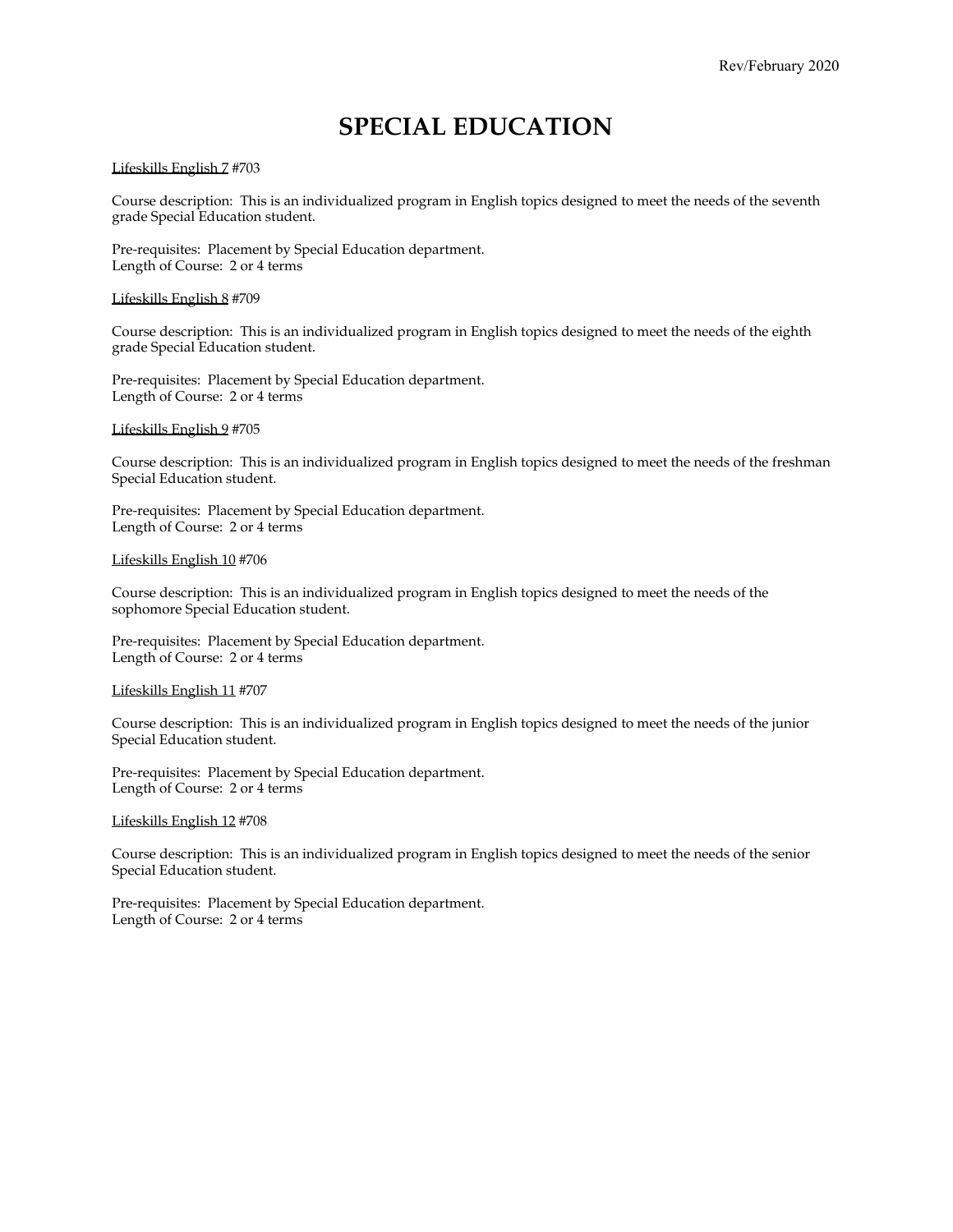#### Lifeskills Math 7 #710

Course description: This is an individualized program in Math topics designed to meet the needs of the seventh grade Special Education student.

Pre-requisites: Placement by Special Education department. Length of Course: 2 or 4 terms

#### Lifeskills Math 8 #709

Course description: This is an individualized program in Math topics designed to meet the needs of the eighth grade Special Education student.

Pre-requisites: Placement by Special Education department. Length of Course: 2 or 4 terms

#### Lifeskills Math 9 #714

Course description: This is an individualized program in Math topics designed to meet the needs of the ninth grade Special Education student.

Pre-requisites: Placement by Special Education department. Length of Course: 2 or 4 terms

#### Lifeskills Math 10 #716

Course description: This is an individualized program in Math topics designed to meet the needs of the tenth grade Special Education student.

Pre-requisites: Placement by Special Education department. Length of Course: 2 or 4 terms

#### Lifeskills Math 11 #717

Course description: This is an individualized program in Math topics designed to meet the needs of the eleventh grade Special Education student.

Pre-requisites: Placement by Special Education department. Length of Course: 2 or 4 terms

#### Lifeskills Math 12 #718

Course description: This is an individualized program in Math topics designed to meet the needs of the senior Special Education student.

Pre-requisites: Placement by Special Education department. Length of Course: 2 or 4 terms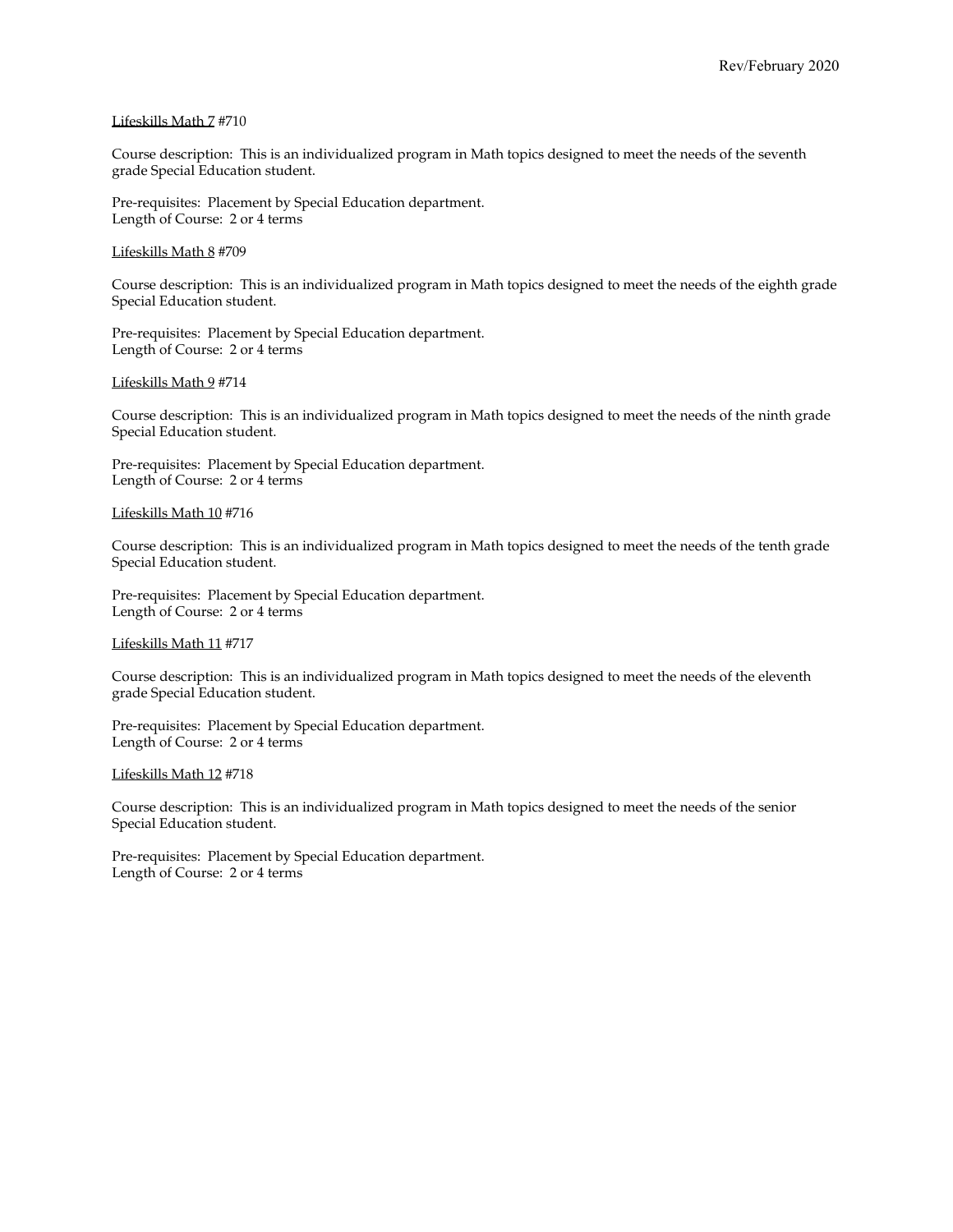#### Lifeskills Civics/Economics (Grade 7) #715

Course description: This is an individualized program in social studies designed to meet the needs of the Special Education student.

Pre-requisites: Placement by Special Education department. Length of Course: 2 or 4 terms

#### Lifeskills American History 1 (Grade 8) #723

Course description: This is an individualized program in social studies designed to meet the needs of the Special Education student.

Pre-requisites: Placement by Special Education department. Length of Course: 2 or 4 terms

#### Lifeskills American History 2 #720

Course description: This is an individualized program in history designed to meet the needs of the Special Education student.

Pre-requisites: Placement by Special Education department. Length of Course: 2 or 4 terms

#### Lifeskills American Government/Research #722

Course description: This is an individualized program in government designed to meet the needs of the Special Education student.

Pre-requisites: Placement by Special Education department. Length of Course: 2 or 4 terms

Lifeskills World History #719

Course description: This is an individualized program in history designed to meet the needs of the Special Education student.

Pre-requisites: Placement by Special Education department. Length of Course: 2 or 4 terms

#### Lifeskills Physical Science #724

Course description: This is an individualized program in science designed to meet the needs of the Special Education student.

Pre-requisites: Placement by Special Education department. Length of Course: 2 or 4 terms